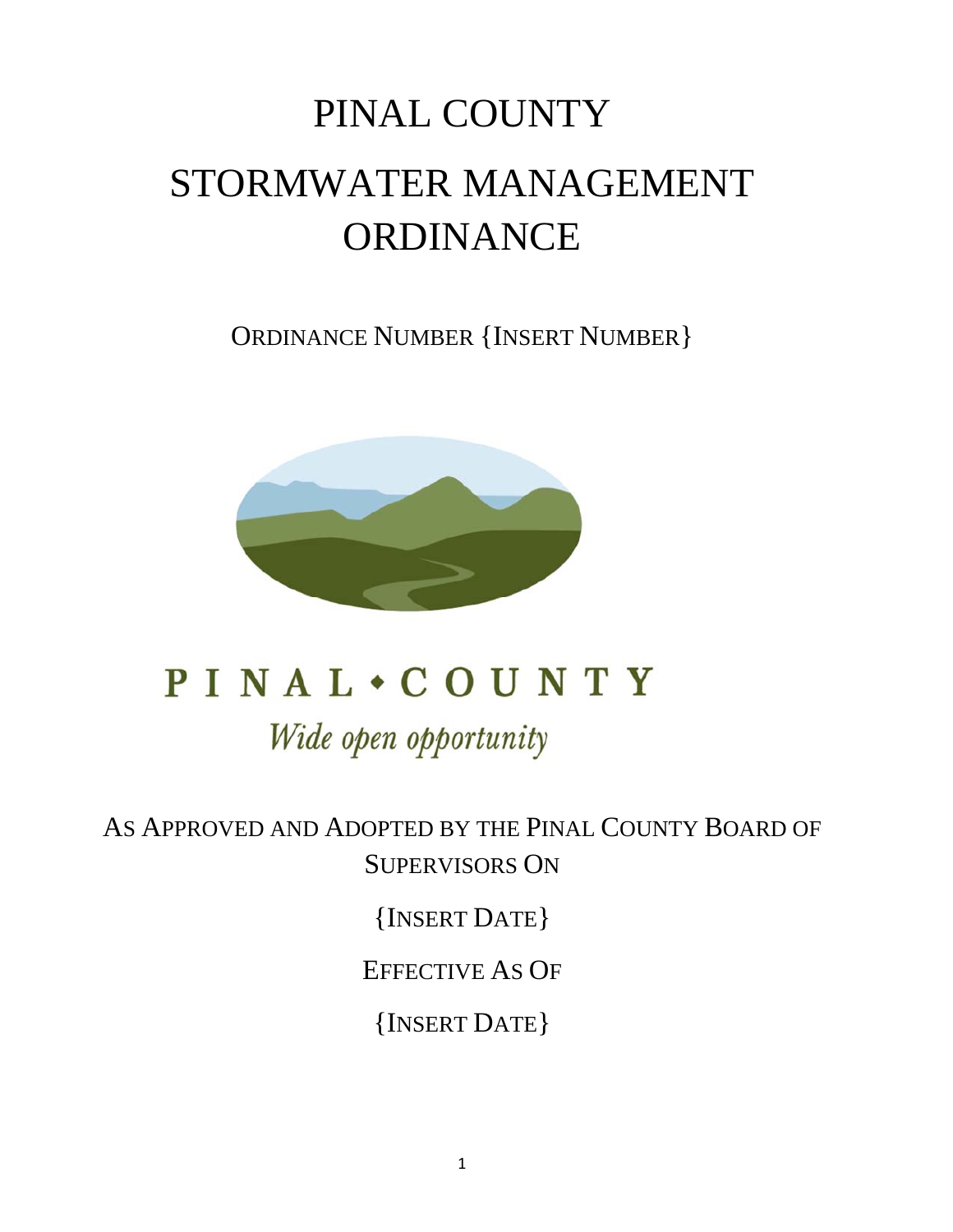# **PINAL COUNTY STORMWATER MANAGEMENT ORDINANCE**

# Table of Contents

| TITLE 6.0: CONSTRUCTION SITE STORMWATER RUNOFF POLLUTION CONTROL  14            |  |
|---------------------------------------------------------------------------------|--|
|                                                                                 |  |
|                                                                                 |  |
|                                                                                 |  |
|                                                                                 |  |
|                                                                                 |  |
|                                                                                 |  |
|                                                                                 |  |
| CHAPTER 7.05 SUBMISSION OF NOI OR OTHER PROOF OF COMPLIANCE TO DEPARTMENT 17    |  |
| TITLE 8.0: REQUIREMENT TO PREVENT, CONTROL, AND REDUCE STORMWATER POLLUTANTS BY |  |
|                                                                                 |  |
|                                                                                 |  |
|                                                                                 |  |
|                                                                                 |  |
|                                                                                 |  |
|                                                                                 |  |
|                                                                                 |  |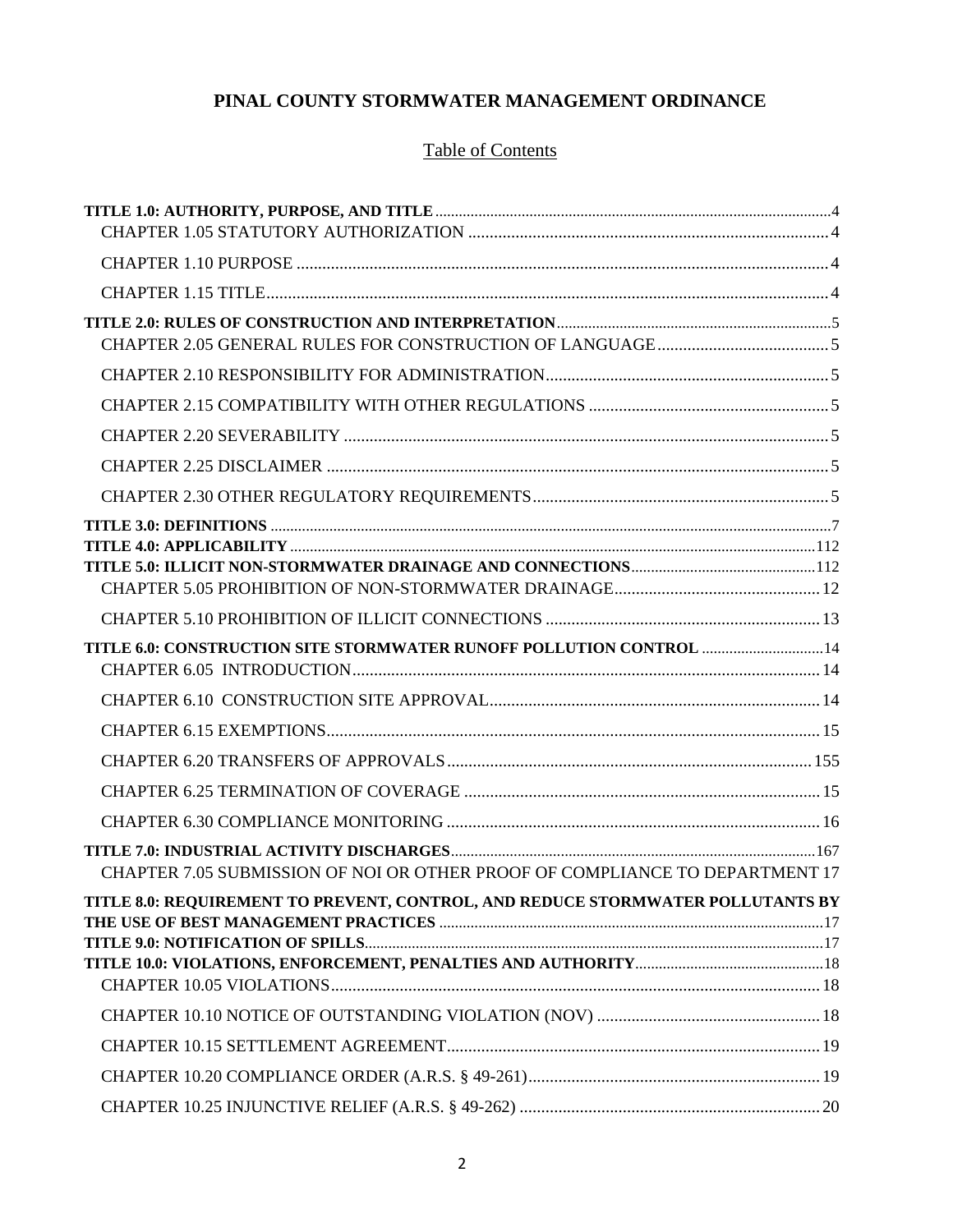| CHAPTER 10.30 SUSPENSION AND REVOCATION OF APPROVALS OR PERMITS  20 |  |
|---------------------------------------------------------------------|--|
|                                                                     |  |
|                                                                     |  |
|                                                                     |  |
|                                                                     |  |
|                                                                     |  |
|                                                                     |  |
|                                                                     |  |
|                                                                     |  |
|                                                                     |  |
|                                                                     |  |
|                                                                     |  |
|                                                                     |  |
|                                                                     |  |
| CHAPTER 11.55 DRAINAGE PROVISIONS AND FLOOD CONTROL REGULATIONS  32 |  |
|                                                                     |  |
|                                                                     |  |
|                                                                     |  |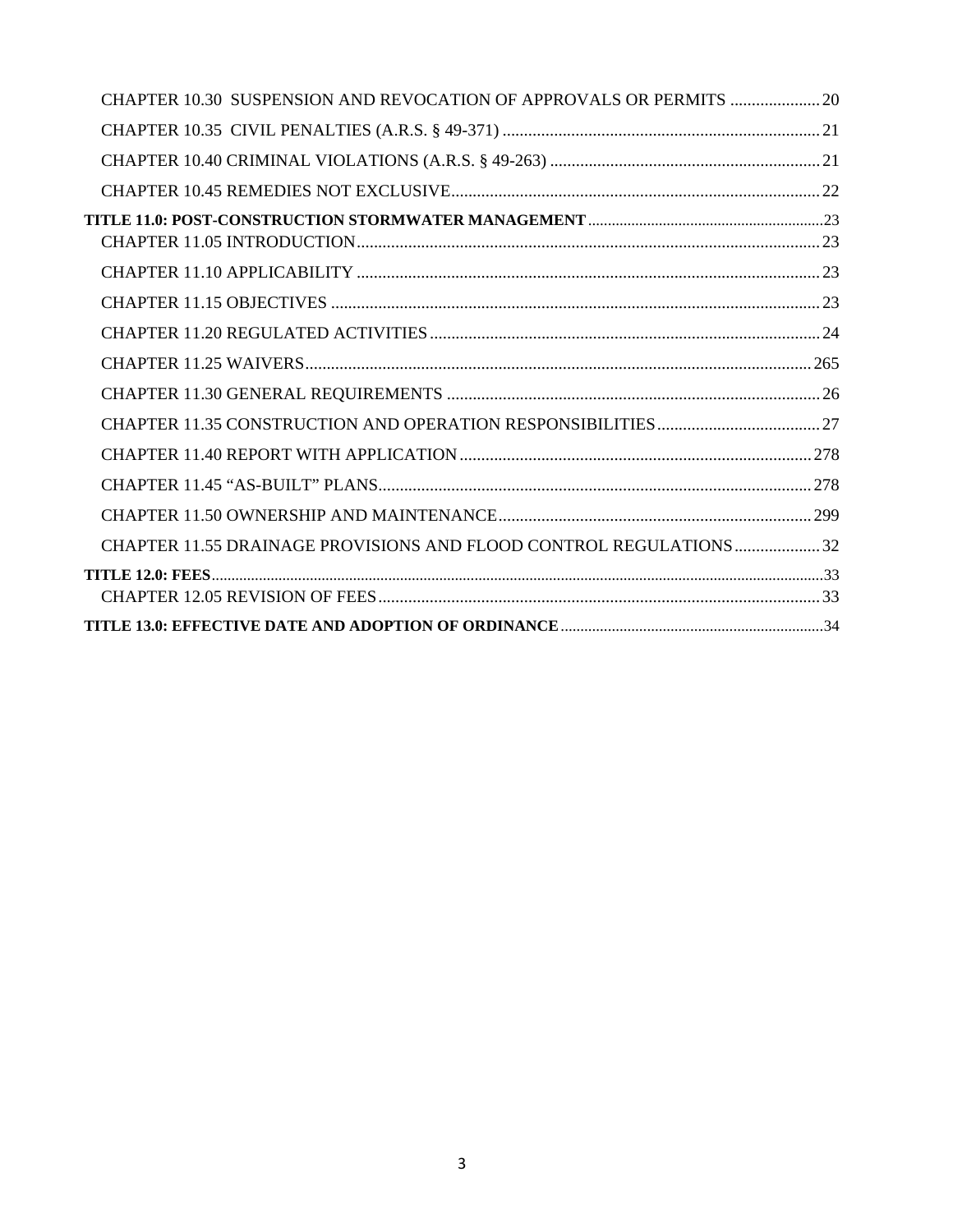# **TITLE 1.0: AUTHORITY, PURPOSE, AND TITLE**

# CHAPTER 1.05 STATUTORY AUTHORIZATION

Pinal County may enact a Stormwater Ordinance pursuant to A.R.S. § 11-251.66 and A.R.S. § 49- 371 and § 49-372. Pinal County, as a Municipal Separate Storm Sewer System under Phase II of the National Pollutant Discharge Elimination System (NPDES) Stormwater program of the Environmental Protection Agency (EPA) is empowered to regulate Stormwater by the authority of the Clean Water Act, 33 U.S.C. Sec. 1251 et seq.

## CHAPTER 1.10 PURPOSE

Pinal County meets the minimum federal requirements for designation by the United States Environmental Protection Agency (EPA) as a small Municipal Separate Storm Sewer Operator or MS4. As a small MS4, the County is required by the Federal Water Pollution Control Act of 1972, commonly known as the Clean Water Act (as amended), to implement and enforce a program to improve to the maximum extent practicable the quality of Stormwater in the County's Stormwater conveyance system within the unincorporated urbanized areas of the County.

The purpose of this Ordinance is to provide for the health, safety, and general welfare of the citizens of Pinal County through the prohibition of the introduction of non-Stormwater drainages to the storm drainage system to the maximum extent practicable as required by federal and state law. This Ordinance will also protect Waters of the U.S. within Pinal County by improving the quality of the Stormwater runoff from urbanized areas to the County-owned system by means of the use of Best Management Practices (BMPs) by the County and its citizens.

This Ordinance ensures that the County is compliant with its Arizona Pollutant Discharge and Elimination System (AZPDES) Permit requirements by establishing methods for controlling the introduction of Pollutants into the County's municipal separate storm sewer system (MS4). The objectives of this Ordinance are:

- 1. To regulate the contribution of Pollutants to the County MS4 by Stormwater drainage in unincorporated urbanized areas by any user.
- 2. To prohibit illicit connections and drainages to the County MS4.
- 3. To establish legal authority to carry out all inspection, surveillance, monitoring, and enforcement procedures necessary to ensure compliance with this Ordinance.

## CHAPTER 1.15 TITLE

This Ordinance shall be known as the Pinal County Stormwater Management Ordinance.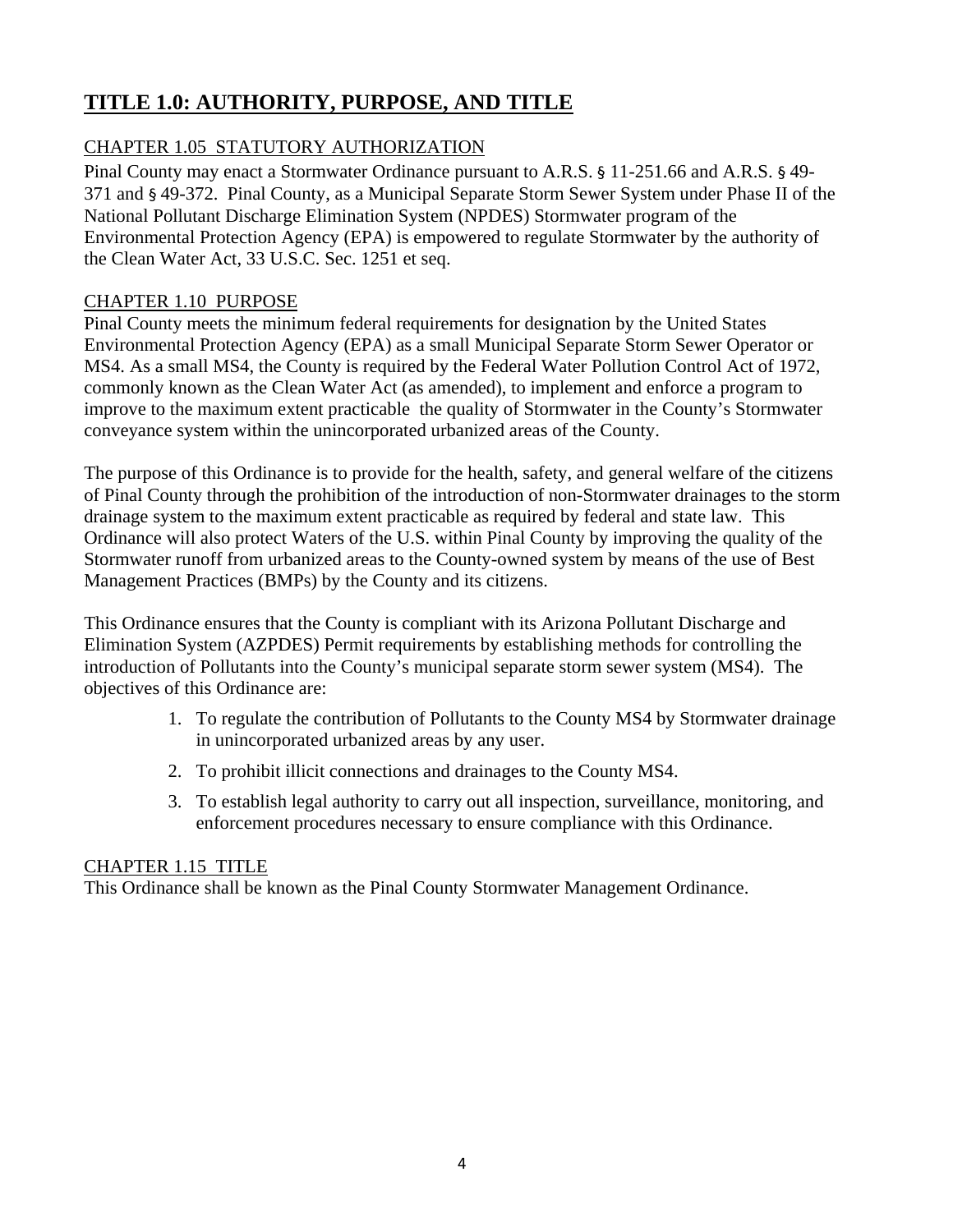# **TITLE 2.0: RULES OF CONSTRUCTION AND INTERPRETATION**

# CHAPTER 2.05 GENERAL RULES FOR CONSTRUCTION OF LANGUAGE

All words used in the present tense shall include the future tense. All words in the singular number shall include the plural number, and all words in the plural number shall include the singular number. The word "shall" is mandatory and not directory, and the word "may" is permissive.

## CHAPTER 2.10 RESPONSIBILITY FOR ADMINISTRATION

Pinal County shall administer, implement, and enforce the provisions of this Ordinance. Any powers granted or duties imposed upon Pinal County may be delegated in writing by the Board of Supervisors of Pinal County to entities acting in the beneficial interest of or in the employ of the County. Pinal County has designated the County Engineer or his/her authorized agent to administer this program.

## CHAPTER 2.15 COMPATIBILITY WITH OTHER REGULATIONS

This Ordinance is not intended to modify or repeal any other regulation, rule, ordinance, or other provision of law. The requirements of this Ordinance are in addition to the requirements of any other regulation, rule, ordinance, or other provision of law, and where any provision of this Ordinance imposes restrictions different from those imposed by any other regulation, rule, ordinance, or other provision of law, whichever provision is more restrictive or imposes higher protective standards for human health or the environment shall control.

## CHAPTER 2.20 SEVERABILITY

The provisions of this Ordinance are hereby declared to be severable. If any provision, clause, sentence, or paragraph of this Ordinance or the application thereof to any Person, establishment, or circumstances shall be declared unconstitutional or invalid by a court of competent jurisdiction, such determination of invalidity shall not affect the other provisions or application of this Ordinance.

## CHAPTER 2.25 DISCLAIMER

The standards set forth herein and promulgated pursuant to this Ordinance are minimum standards; therefore this Ordinance does not intend or imply that compliance by any Person will ensure that there will be no contamination, pollution, or unauthorized drainage of Pollutants.

Neither submission of a plan or Permit under the provisions herein nor compliance with the provisions of this Ordinance shall relieve any Person from responsibility for damage to any Person or property otherwise imposed by law.

# CHAPTER 2.30 OTHER REGULATORY REQUIREMENTS

Permits and Approvals issued pursuant to this Ordinance shall not relieve the applicant of the responsibility to comply with or to secure other required Permits or Approvals for activities regulated by any other applicable code, rule, regulation, act, statute or ordinance. This Ordinance shall not preclude the inclusion in such other Permit of more stringent requirements concerning regulation of Stormwater and Erosion.

## **2.30.010.** County Permits and Approvals

If a Person applies for any one Permit from Pinal County, that Person is not relieved from the obligation to obtain any other applicable County Permit or Permits. The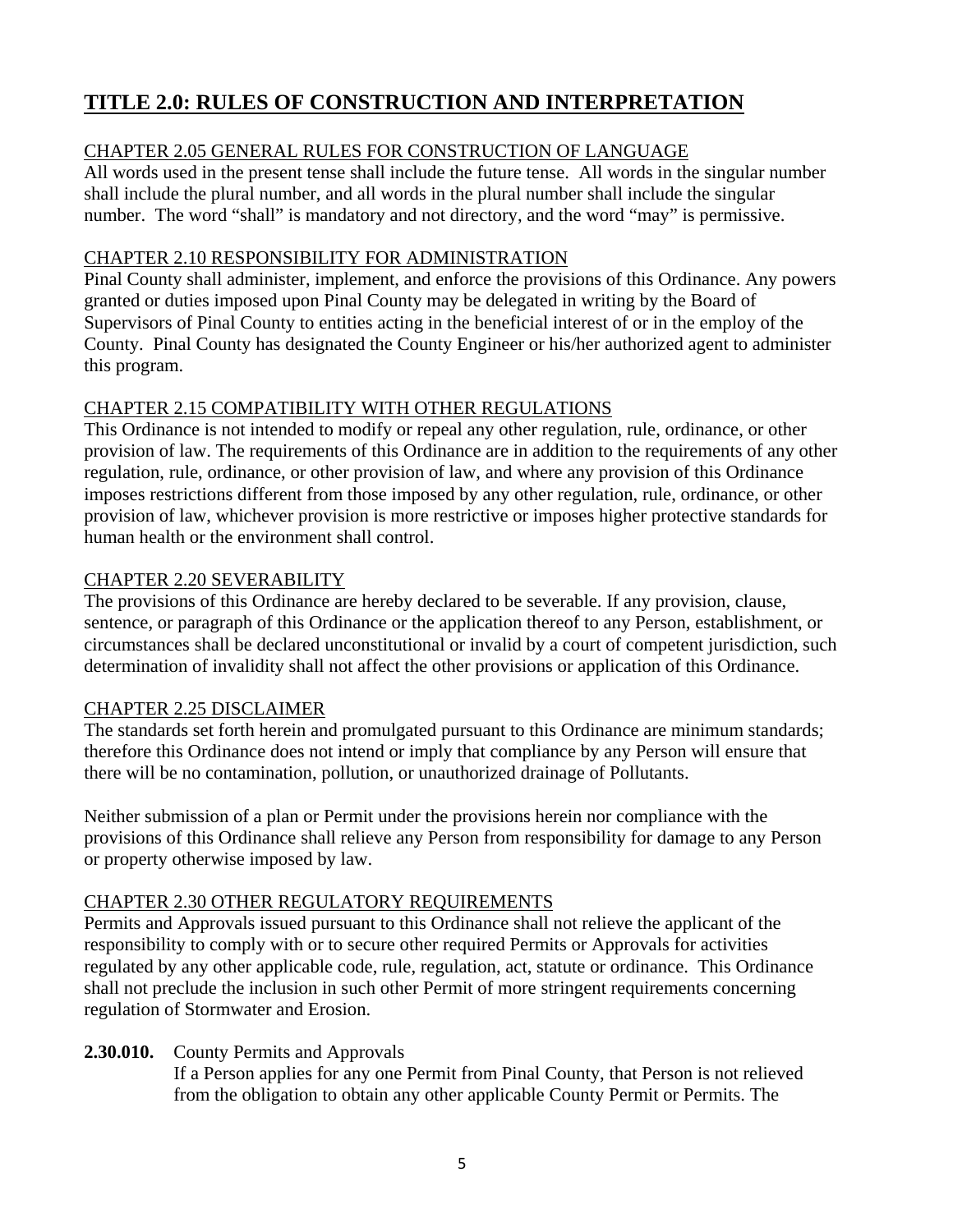following list is not exhaustive and additional programs may be included by the department.

- **A.** Grading and paving plans or permit
- **B.** Floodplain use permit
- **C.** Final plat
- **D.** Final Development plans
- **E.** Residential construction permit
- **F.** Commercial construction permit
- **G.** Subdivision infrastructure plan
- **H.** Manufactured housing permit
- **I.** Landscape plans
- **J.** Special use permit
- **K.** Site plan, including modification, minor deviation, or extension
- **L.** Solid waste facility permit
- **M.** On-site wastewater treatment facility plan
- **N.** Wastewater disposal and reuse permit
- **O.** Solid waste disposal, collection and transport permit
- **P.** Permit for reclaimed water facility or system
- **Q.** Septic system permits
- **R.** Permit or license to use County right-of-way
- **S.** Permit or franchise for railroad crossing or street railway on public roadway
- **T.** Permit or license to use Flood Control District right-of-way
- **U.** Air quality permit for earth moving
- **V.** Drinking water system permit
- **W.** Public or semi-public pool and spa permit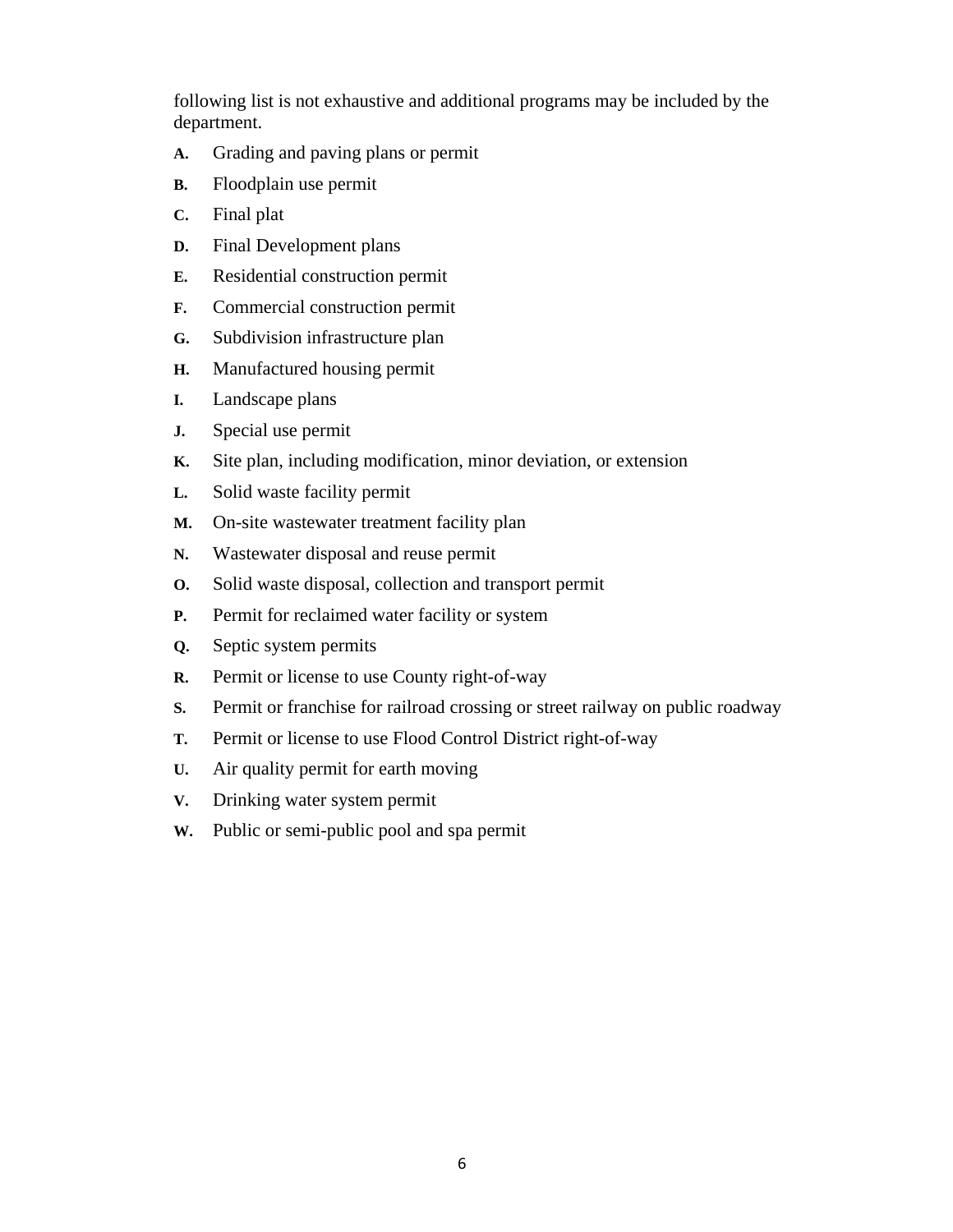# **TITLE 3.0: DEFINITIONS**

For the purpose of this Ordinance, the following definitions shall apply:

- 1. **ADEQ -** The Arizona Department of Environmental Quality.
- 2. **AZPDES** The Arizona pollutant discharge elimination system program as adopted under section 402(b) of the Clean Water Act.
- 3. **AZPDES Permit** A permit issued by the Arizona Department of Environmental Quality pursuant to 33 U.S.C. 1342(b) that authorizes the discharge of Pollutants to Waters of the U.S.
- 4. **Best Management Practices (BMPs)** Schedules of activities, prohibitions of practices, general good housekeeping practices, pollution prevention and educational practices, maintenance procedures, other management practices to prevent or reduce the introduction of Pollutants directly or indirectly to the County MS4 or Storm Drainage Systems connected to the MS4 and the prohibition of specific activities, practices, and procedures and such other provisions as the Department determines appropriate for the control of Pollutants. BMPs also include treatment practices, operating procedures, and practices to control the following; site runoff, spillage or leaks, sludge or water disposal, or drainage from raw materials storage.
- 5. **CFR** Code of Federal Regulations
- 6. **Clean Water Act** The Federal Water Pollution Control Act (33 U.S.C. 1251 et seq.) and any subsequent amendments thereto.
- 7. **Construction Activity** Activities subject to NPDES and/or AZPDES Construction Permits. These include construction Projects resulting in land disturbance of one (1) acre or more. Such activities include but are not limited to clearing and grubbing, grading, excavating, and demolition.
- 8. **County -** Pinal County, Arizona government officials and employees or designees of the Board of Supervisors of Pinal County designated to enforce this Ordinance.
- 8. **Department** The Pinal County Public Works Department.
- 9. **Director** The Pinal County Engineer or his or her authorized agents.
- 10. **Discharge** Any addition of any pollutant to navigable waters from any point source.
- 11. **Disturbance** The result of altering soil from its native or stabilized condition thereby rendering it subject to movement or erosion by water to potentially become, or becoming a pollutant in site Stormwater runoff; also means soil disturbance.
- 12. **Drainage System** All Facilities and natural features used for the movement of Stormwater through and from a drainage area, including, but not limited to, any and all of the following: conduits; pipes and appurtenant features; channels; ditches; flumes; culverts; streets; swales; gutters as well as all watercourses, water bodies and wetlands.
- 13. **EPA –** The Environmental Protection Agency
- 14. **Erosion** The wearing away of land surface by water or wind which occurs from weather or runoff, but is often intensified by human activity.
- 15. **Facility** Any land, building, installation, structure, equipment, device, conveyance, area, source, activity or practice from which there is, or with reasonable probability may be,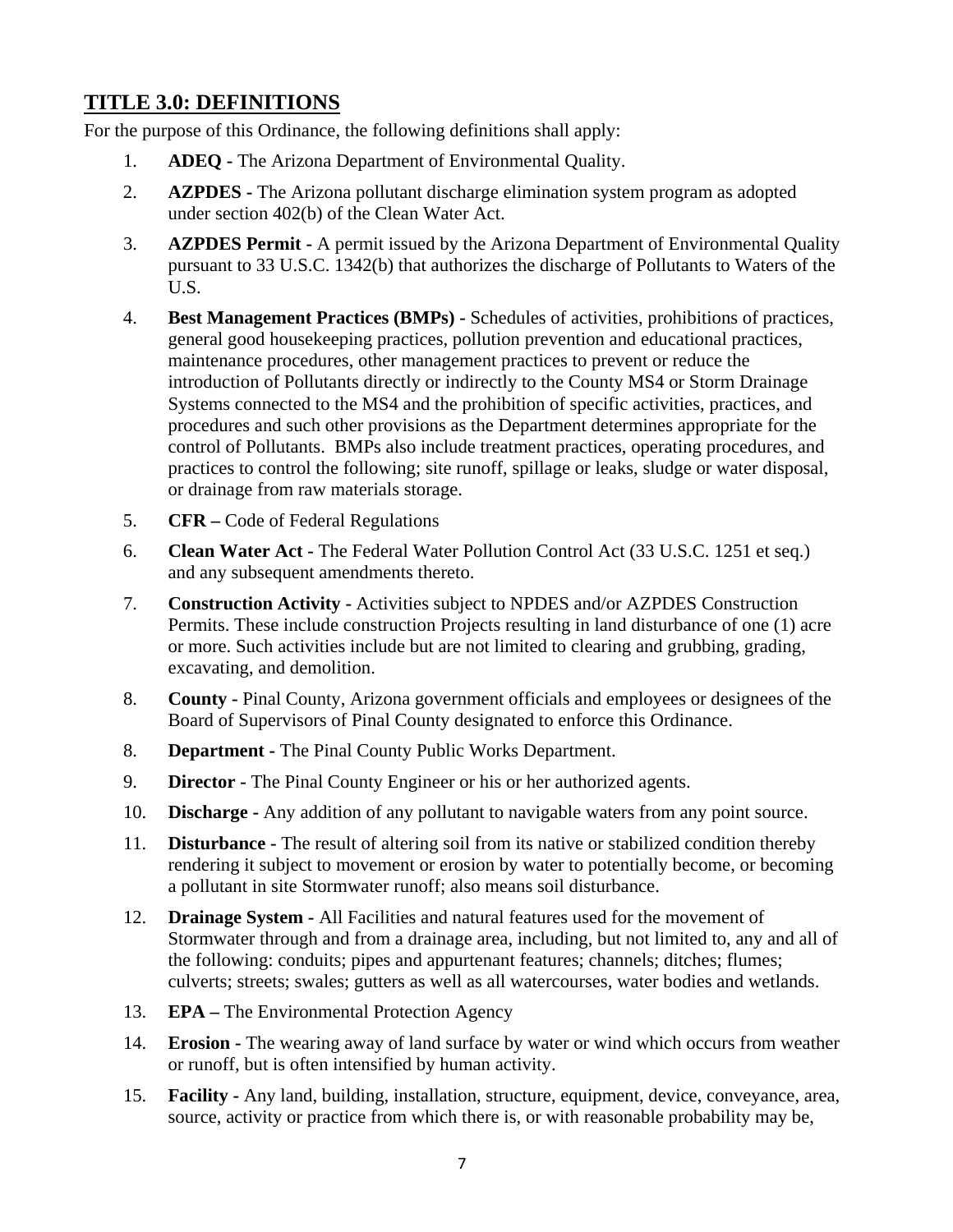the introduction of Stormwater to the County MS4 or Storm Drainage Systems connected to the MS4.

- 16. **Hazardous Materials** Any material, including any substance, waste, or combination thereof, which because of its quantity, concentration, or physical, chemical, or infectious characteristics may cause, or significantly contribute to, a substantial present or potential hazard to human health, safety, property, or the environment when improperly treated, stored, transported, disposed of, or otherwise managed.
- 17. **Illegal Drainage** Any direct or indirect non-Stormwater drainage to the County MS4 or a Storm Drainage System connected to the MS4 without a permit or exempted in Chapter 5.10 of this Ordinance.
- 18. **Illicit Connections** An illicit connection is defined as either of the following:
	- **A.** Any drain or conveyance, whether on the surface or subsurface that allows illegal drainage to enter any Storm Drainage System including but not limited to any conveyances that allow any non-Stormwater drainage including sewage, process wastewater, and wash water to enter the County MS4 or any Storm Drainage System and any connections to the County MS4 or any Storm Drainage System from indoor drains and sinks, regardless of whether said drain or connection had been previously allowed, permitted, or approved by an authorized enforcement agency, or
	- **B.** Any drain or conveyance connected from a commercial or industrial land use to the County MS4 or any Storm Drainage System that has not been documented in plans, maps, or equivalent records and approved by an authorized regulatory or enforcement agency.
- 19. **Illicit discharge -** means any discharge to a municipal separate storm sewer that is not composed entirely of storm water except discharges pursuant to a NPDES permit (other than the NPDES permit for discharges from the municipal separate storm sewer) and discharges resulting from fire fighting activities.
- 20. **Impervious Surface** A surface which has been compacted or covered with a layer of material so that it is resistant to infiltration by water. It includes semi-pervious surfaces such as compacted clayey soils, as well as most conventionally surfaced streets, roofs, sidewalks, parking lots, and other similar surfaces. "Net Increase of Impervious Surface" refers to the difference between the existing impervious coverage and the total impervious surface proposed.
- 21. **Industrial Activity** Activities subject to NPDES Industrial Stormwater Permits as defined in 40 CFR, Section 122.26 (b) (14).
- 22. **Land Disturbance** Soil disturbance or any site disturbance.
- 23. **Land Surveyor** A land surveyor licensed to practice land surveying in the State of Arizona.
- 24. **Maintenance** The action taken to restore or preserve the as-built functional design of any Facility or system.
- 25. **Municipal Separate Storm Sewer System (MS4)** A conveyance or system of conveyances (including sidewalks, roads with drainage systems, municipal streets, catch basins, curbs, gutters, ditches, man-made channels, natural conveyances or storm drains) owned or operated by Pinal County and designed or used for collecting or conveying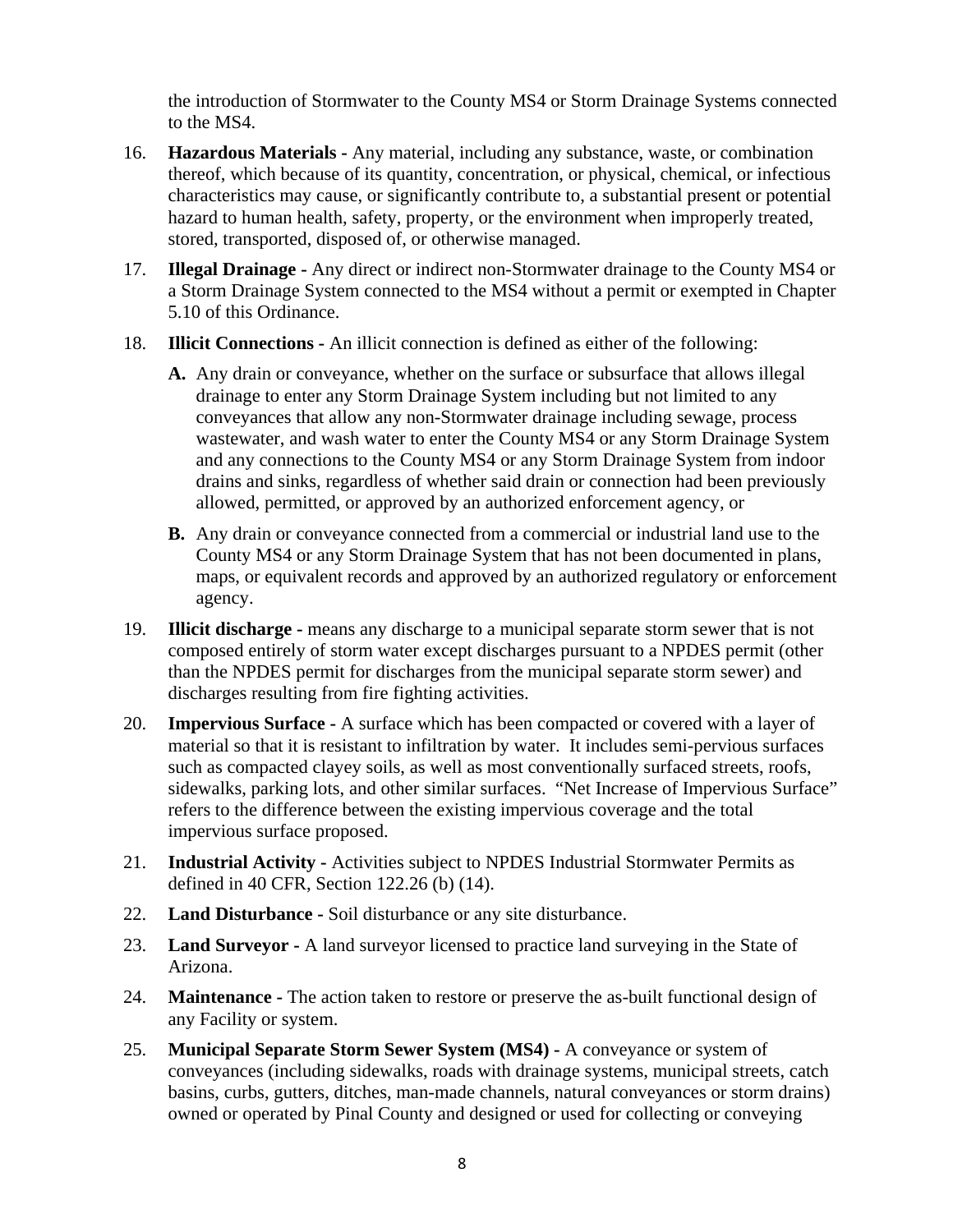Stormwater, and that is not used for collecting or conveying sewage. Also the County MS4.

- 26. **National Pollutant Discharge Elimination System (NPDES) Stormwater Discharge Permit -** A permit issued by the Environmental Protection Agency (EPA), or by a State under authority delegated pursuant to 33 U.S.C. 1342(b), that authorizes the discharge of Pollutants to Waters of the U.S., whether the permit is applicable on an individual, group, or general area-wide basis.
- 27. **Non-Stormwater Drainage** Any drainage to the County MS4 or a Storm Drainage System that is not composed entirely of Stormwater.
- 28. **NPDES** National Pollutant Discharge Elimination System.
- 29. **Nuisance** The meaning of Nuisance for purposes of this Ordinance shall include the conditions listed in A.R.S. § 36-601, § 49-141 and § 13-2917.
- 30. **Operator** An Operator of a construction site, such as the developer, is one who maintains overall operational control over construction plans and specifications, including the ability to change these plans and specifications. An Operator can also be one who maintains day-to-day operational control over activities that will ensure compliance with the Stormwater Pollution Prevention Plan (SWPPP), such as the general contractor or subcontractor.
- 31. **Outfall-** means a point source as defined by 40 CFR 122.2 at the point where a municipal separate storm sewer discharges to waters of the United States and does not include open conveyances connecting two municipal separate storm sewers, or pipes, tunnels or other conveyances which connect segments of the same stream of other waters of the United States and are used to convey waters of the United States.
- 32. **Owner** The person, persons, or entity whose name appears on the title or deed to the subject property or properties.
- 33. **Permit** A written permit to operate, issued by the Pinal County Community Development Department and/or Public Works Department.
- 34. **Permittee** The person, agency, or entity authorized to conduct the work specified in accordance with the conditions of the Stormwater permit(s) and as described in the application, approved drawings, plans, and other documents on file with the County.
- 35. **Person** Any natural individual, association, organization, partnership, firm, corporation, or other entity recognized by law.
- 36. **Pollutant** Any agent introduced to Stormwater or non-Stormwater through human activity that may cause, potentially cause, or contribute to the degradation of water quality. Pollutants may include, but are not limited to: paints, varnishes, and solvents; oil and other automotive fluids; non-hazardous liquid and solid wastes and yard wastes; refuse, rubbish, garbage, litter, or other discarded or abandoned objects, ordnances, and accumulations, so that same may cause or contribute to pollution; floatables; pesticides, herbicides, and fertilizers; hazardous substances and wastes; sewage, fecal coli form and pathogens; dissolved and particulate metals; animal wastes; wastes and residues that result from constructing a building or structure; dredged spoil, rock, sand or silt; and noxious or offensive matter of any kind.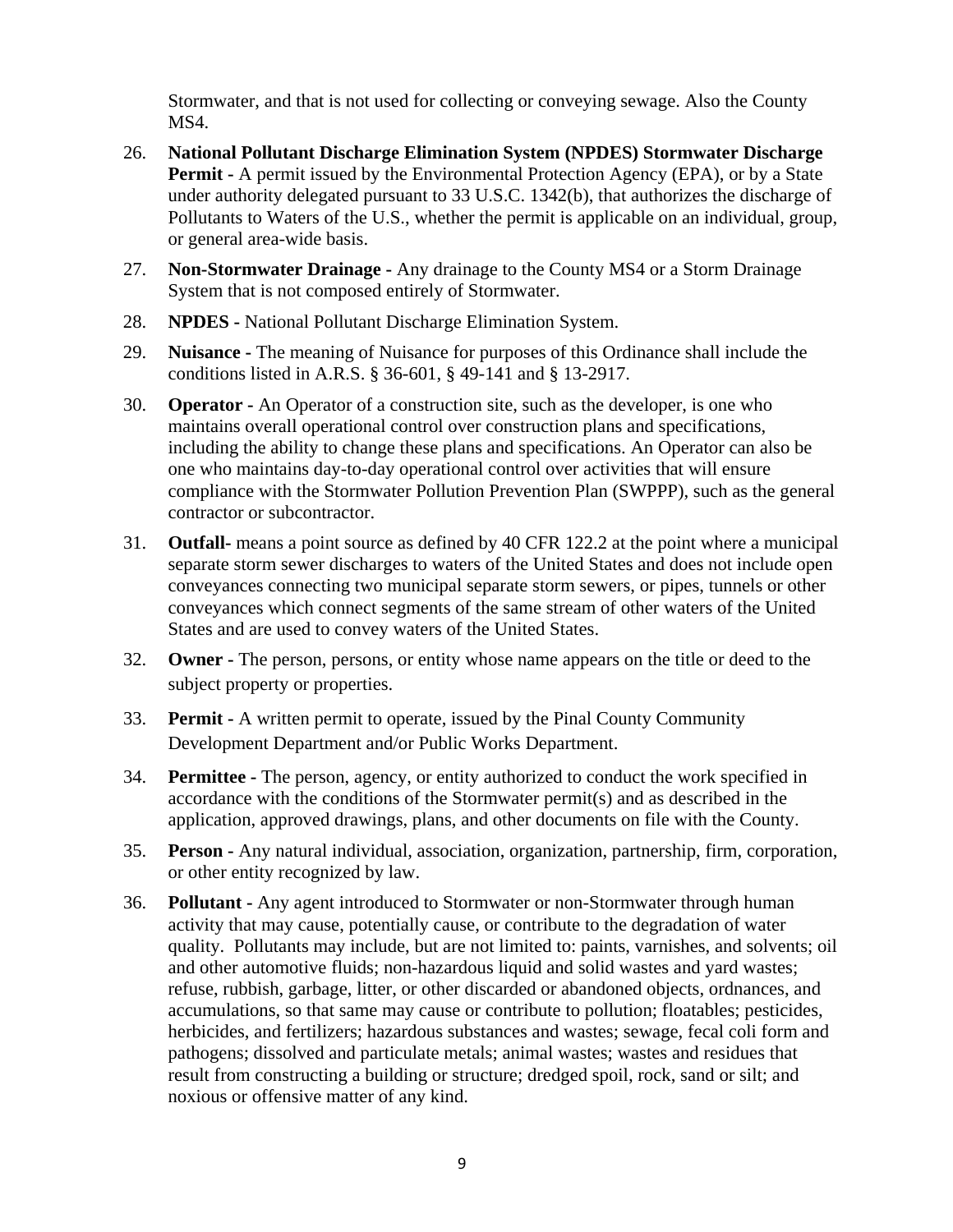- 37. **Post-Construction** For purposes of this Ordinance is that regulated category of construction for new developments and redevelopments which results in the establishment of permanent Stormwater pollution prevention devices, or structural BMPs, built in compliance to Pinal County's design standards and also includes long-term operations and maintenance (O&M) programs, or non-structural BMPs, to be permanently associated with the Stormwater pollution prevention devices or controls at the new development upon completion of the land disturbing activity.
- 38. **Post-Construction Permit** A document issued by the Department evidencing its satisfactory completion of the final inspection of pertinent permanent BMPs and its approval of any Operation and Maintenance (O&M) Plans associated with the subject property after all Construction Activity is complete and final site stabilization has been achieved.
- 39. **Post-Construction Site Plan** A plan or set of plans clearly identifying the site and depicting the placement of BMPs that are to remain permanently on the site following completion of the construction phase.
- 40. **Pre-Construction and Construction Phase Site Plan** A plan or set of plans clearly identifying the site and depicting the placement of BMPs to be used during the preconstruction land disturbance and during construction phase of a construction Project. The plan will cover the complete interior and perimeter of the construction site during all phases of the Project.
- 41. **Premises** Any building, lot, parcel of land, or portion of land whether improved or unimproved including adjacent sidewalks and parking strips.
- 42. **Redevelopment** Projects that alter the "footprint" of an existing site or building in such a way that there is a Disturbance of equal to or greater than one (1) acre of land. Redevelopment projects do not include such activities as exterior remodeling, which would not be expected to cause adverse Stormwater quality impacts and offer no new opportunity for Stormwater controls.
- 43. **Sewage** Wastes from toilets, baths, sinks, lavatories, laundries, and other plumbing fixtures in residences, institutions, public and business buildings, mobile homes, watercraft, and other places of human habitation, employment, or recreation.
- 44. **Storm Drainage System** Public and private drainage Facilities other than sanitary sewers within the urbanized, unincorporated area of Pinal County by which Stormwater is collected and/or conveyed to the County MS4, including but not limited to any roads with drainage systems, municipal streets, gutters, curbs, inlets, piped storm drains, pumping Facilities, retention and detention basins, natural and human-made or altered drainage channels, reservoirs, and other drainage structures.
- 45. **Stormwater** Any surface flow, runoff, and drainage consisting entirely of water from any form of natural precipitation, and resulting from such precipitation.
- 46. **Stormwater Management Plan (SWMP):** A document submitted on a Department form or in a Department approved format which describes the Best Management Practices, activities and measures to be implemented by a person or business to identify sources of pollution or contamination at a site and the actions an dmeasures to eliminate or reduce the introduction of pollutants to Stormwater, the County MS4, or Storm Drainage Systems connected to the MS4 to the maximum extent practicable (MEP).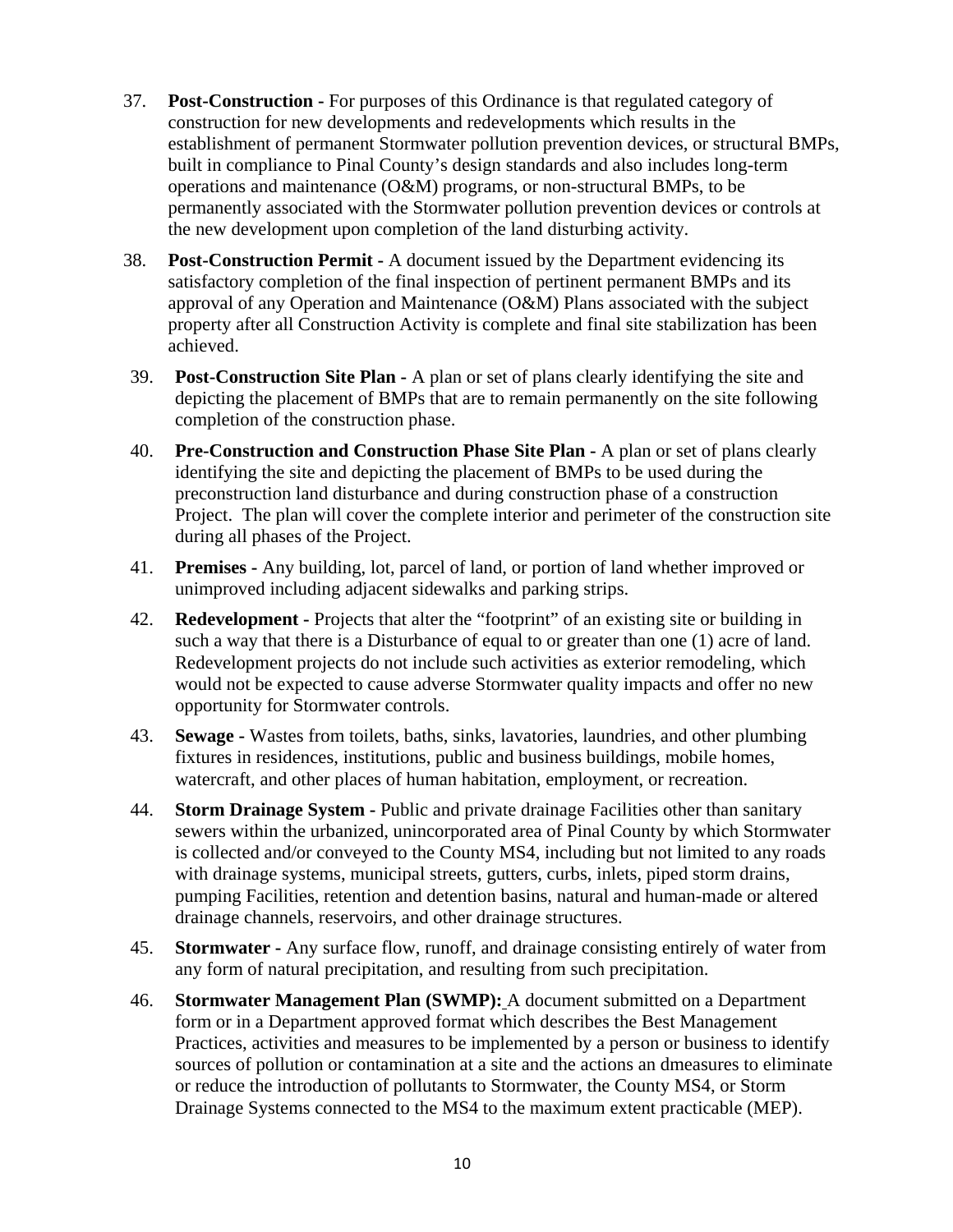- 47. **Stormwater Drainage System** Public and private drainage Facilities other than sanitary sewers within the urbanized, unincorporated area of Pinal County by which Stormwater is collected and/or conveyed to the County MS4, including but not limited to any roads with drainage systems, municipal streets, gutters, curbs, inlets, piped storm drains, pumping Facilities, retention and detention basins, natural and human made or altered drainage channels, reservoirs and other drainage structures.
- 48. **SWPPP** The Stormwater Pollution Prevention Plan associated with the permit for a site.
- 49. **Urbanized Area** A portion of the County that has a population density of at least one thousand (1,000) people per square mile and/or meets other criteria set by the U.S. Bureau of Census in the latest Decennial Census.
- 50. **Wastewater** Sewage and waterborne industrial wastes.
- 51. **Waters of the U.S.** As defined in 33 CFR 328.3(a) and 40 CFR 230.3(s).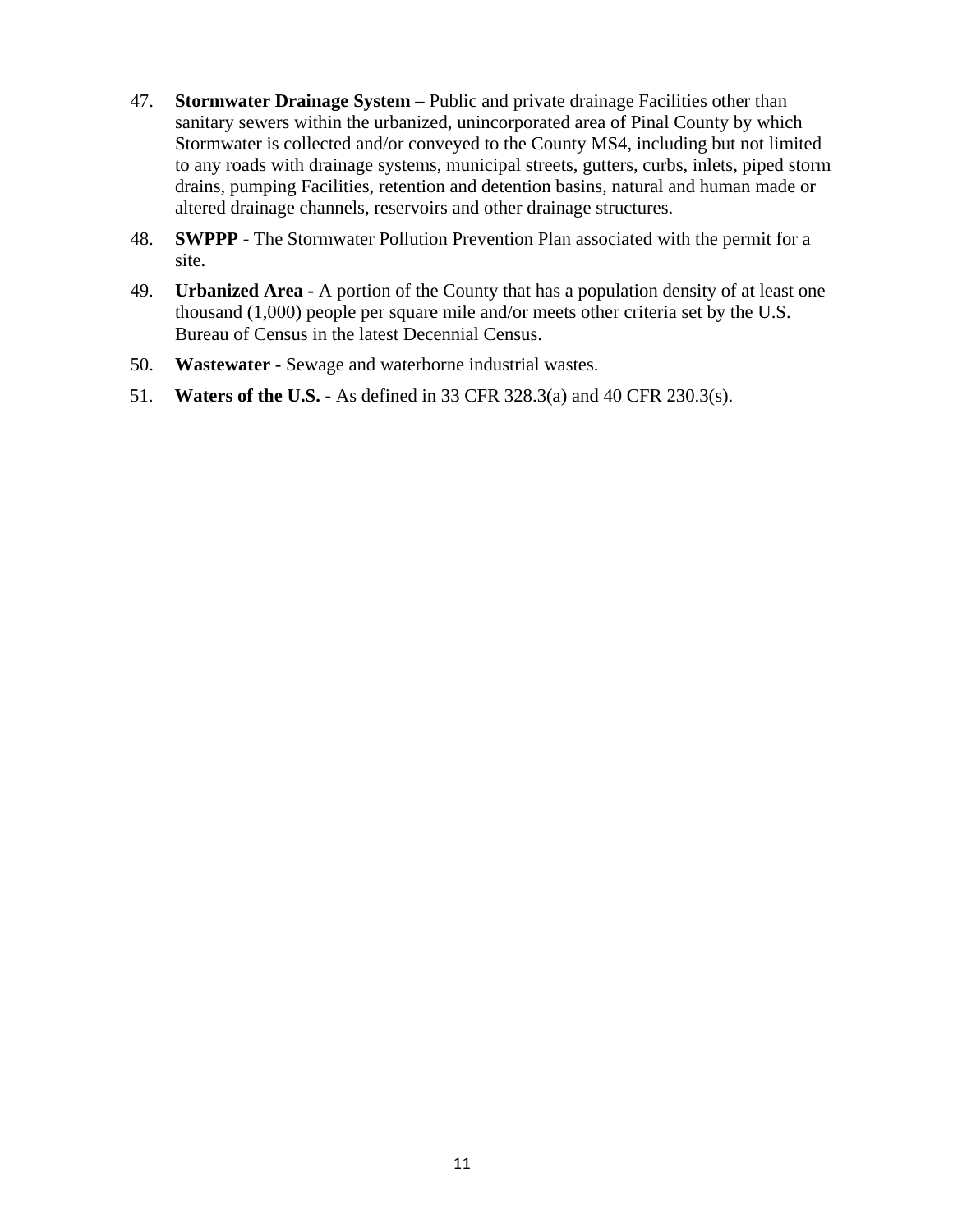# **TITLE 4.0: APPLICABILITY**

This Ordinance applies to all areas of urbanized unincorporated Pinal County as defined herein and depicted by the most recent U.S. Census published "urbanized" area (UA) map for Pinal County and as may be identified by future Decennial Census.

This Ordinance applies to all water entering the County MS4 or any Storm Drainage System connected to the MS4 in the urbanized areas of the County and generated on any developed and undeveloped lands unless explicitly exempted in this Ordinance.

# **TITLE 5.0: ILLICIT NON-STORMWATER DRAINAGE AND CONNECTIONS**

# CHAPTER 5.05 PROHIBITION OF NON-STORMWATER DRAINAGE

- **5.05.010.** No Person shall throw, drain, or otherwise introduce, cause, or allow others under its or their control to throw, drain, or otherwise introduce into the County MS4 or into the Storm Drainage System within the County MS4 any Pollutants, waters containing any Pollutants, or water other than Stormwater.
- **5.05.020.** The commencement, conduct or continuance of any illegal drainage to the County MS4 or any Storm Drainage System is prohibited except as described as follows:
	- **A.** The following drainage is exempt from prohibitions established by this Ordinance:
		- **1.** Water line flushing, landscape irrigation, diverted stream flows, rising groundwaters, uncontaminated groundwater infiltration, uncontaminated pumped groundwater, drainages from potable water sources, foundation drains, air conditioning condensation, irrigation water, springs, water from crawl space pumps, footing drains, lawn watering, individual residential car washing, flows from riparian habitats and wetlands, de-chlorinated swimming pool drainages, and street wash water.
		- **2.** Drainage or flow from firefighting, and other drainages specified in writing by the Department as being necessary to protect public health and safety.
		- **3.** Drainage associated with dye testing; however, this activity requires a verbal notification to the Department prior to the time of the test.
	- **B.** This drainage prohibition shall not apply to any non-Stormwater drainage permitted under an NPDES Permit, waiver, or waste drainage order issued to the discharger and administered under the authority of the United States Environmental Protection Agency (EPA), provided that the discharger is in full compliance with all requirements of the permit, waiver, or order and other applicable laws and Ordinances, and provided that written approval has been granted for any drainage to a Storm Drainage System.
	- **C.** The Department may evaluate and remove any of the above exemptions if it is determined that they are identified as significant sources of Pollutants as required by 40 CFR 122.34.b.3.iii.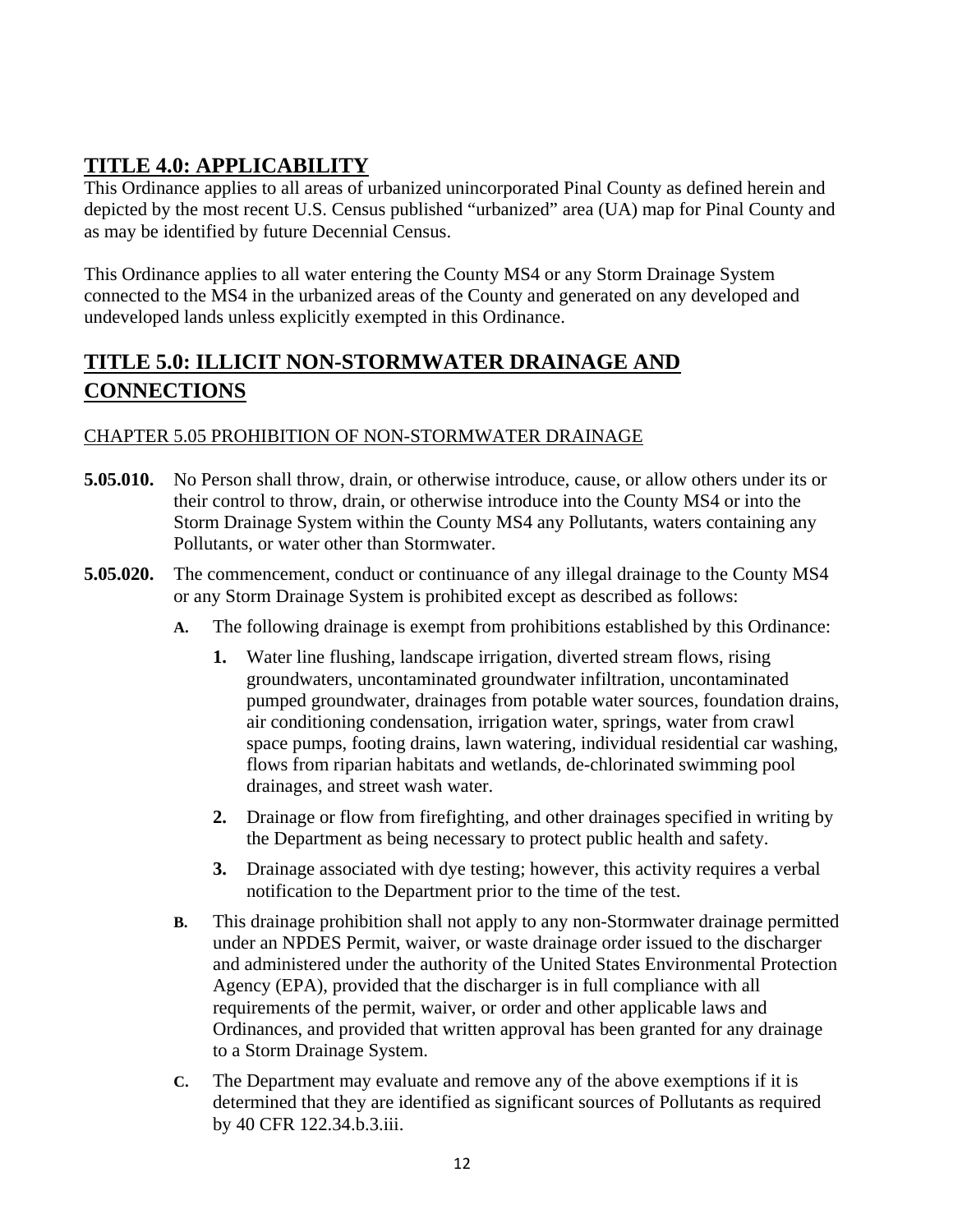#### CHAPTER 5.10 PROHIBITION OF ILLICIT CONNECTIONS

- **5.10.010.** The construction, use, maintenance or continued existence of illicit connections to the County MS4 or any Storm Drainage System is prohibited.
- **5.10.020.** This prohibition expressly includes, without limitation, illicit connections made in the past, regardless of whether the connection was permissible under law or practices applicable or prevailing at the time of connection.
- **5.10.030.** A Person is considered to be in violation of this Ordinance if the Person connects a line conveying non-Stormwater to the County MS4, or allows such a connection to continue.
- **5.10.040.** Improper connections in violation of this Ordinance must be disconnected and redirected to an appropriate approved waste disposal system.
- **5.10.050.** Any drain or conveyance that has not been documented in plans, maps or equivalent, and which may be connected to the Storm Sewer System, shall be located by the Owner or occupant of that property upon receipt of written Notice of Outstanding Violation from the Department requiring that such locating be completed. Such notice will specify a reasonable time period within which the location of the drain or conveyance is to be determined, that the drain or conveyance be identified as storm sewer, sanitary sewer or other, and that the outfall location or point of connection to the storm sewer system, sanitary sewer system or other drainage point be identified. Results of these investigations are to be documented and provided to the Department.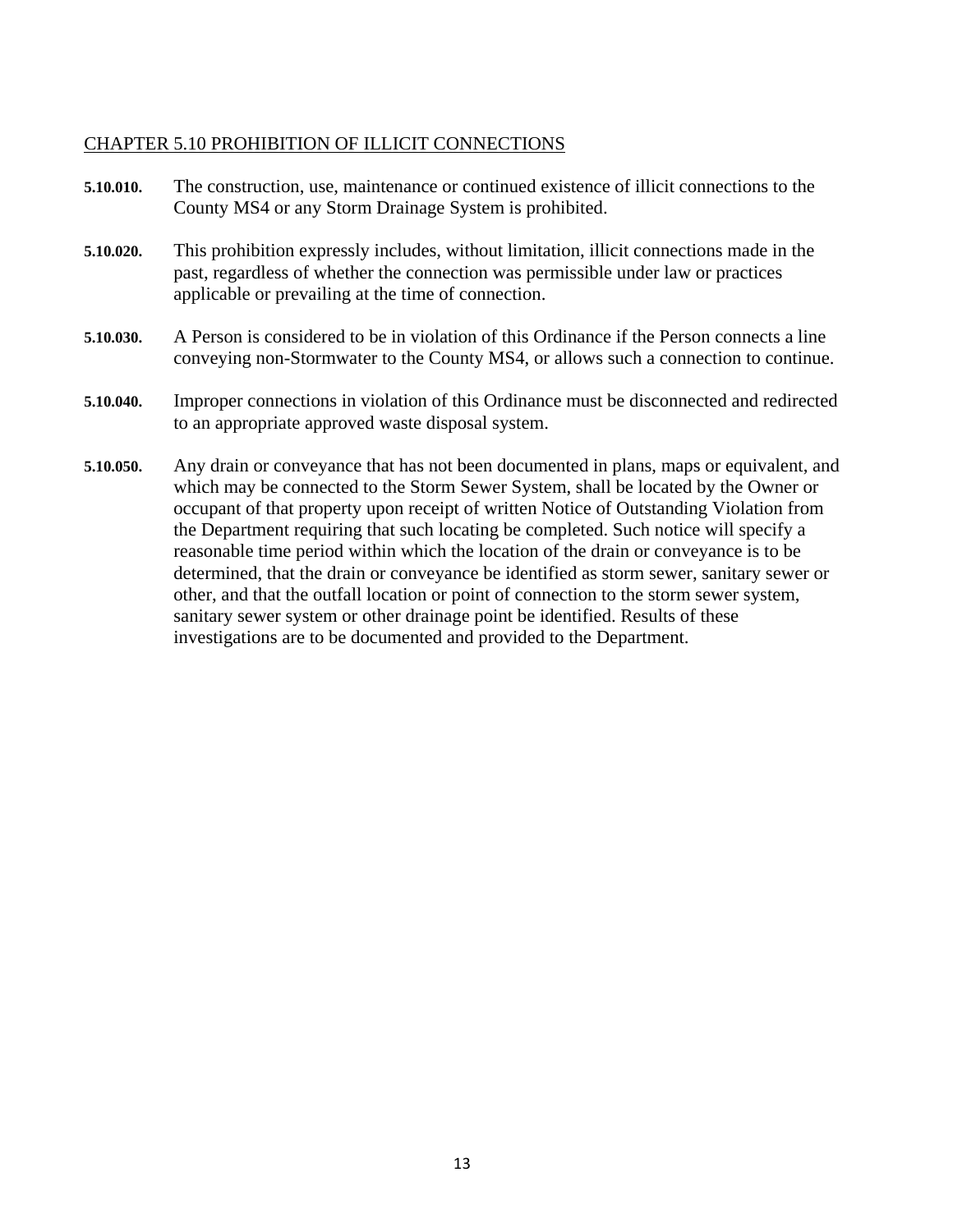# **TITLE 6.0: CONSTRUCTION SITE STORMWATER RUNOFF POLLUTION CONTROL**

# CHAPTER 6.05 INTRODUCTION

Runoff from construction sites may be a major source of pollution and is subject to federal, state and local requirements to improve Stormwater quality. With few exceptions, these requirements will include the development and implementation of a Stormwater Pollution Prevention Plan (SWPPP) for every Construction Activity as defined herein within the urbanized unincorporated areas of the County. SWPPPs are to be prepared prior to the filing of a Notice of Intent (NOI) with ADEQ. That SWPPP may be reviewed by ADEQ. SWPPPs may be reviewed at the construction site by the Department. Stormwater treatment measures known as Best Management Practices or BMPs may be required along with inspections by the County or ADEQ to determine compliance with the SWPPP and the installation and management of the BMPs.

In accordance with its own ADEQ Permit requiring it to reduce construction site Stormwater pollution in its urbanized area, Pinal County has established a construction site or land disturbance Pre-Construction and Construction phase Approval process administered by the Pinal County Community Development Department and/or Public Works Department.

## CHAPTER 6.10 CONSTRUCTION SITE APPROVAL

- **6.10.010.** An Owner or Operator who intends to disturb an area of land that is equal to or greater than one acre, or that is less than one (1) acre but is part of a larger plan of development shall obtain permit coverage from the ADEQ. A copy of the Notice of Intent (NOI) to be bound by ADEQ's general construction Permit, or evidence of the State's construction Permit obtained by the Owner or Operator, must be filed with the Department prior to the start of the land disturbance as required by ADEQ.
- **6.10.020.** An Owner or Operator who intends to disturb an area of land that is equal to or greater than one (1) acre, or that is less than one (1) acre but is part of a larger plan of development that disturbs one (1) or more acres of soil, must also obtain an approval from the Department and pay any applicable fees set by the Department. This dual system of regulation is as required by Federal law, 40 CFR122.34.b.4.i, and by the general permit for the Pinal County MS4 issued by the ADEQ.
- **6.10.030.** No disturbance of the site is allowed until the Stormwater approval has been issued.
- **6.10.040.** A copy of the approval and the SWPPP for the construction must be available on the site during all work times.
- **6.10.050.** To obtain an approval the Owner or Operator must complete the following:
	- **A.** Submit to the Department a pre-construction and construction phase Stormwater Site Plan no later than thirty (30) working days prior to the actual start of construction for standard turnaround times for applications.
	- **B.** This pre-construction and construction phase Stormwater Site Plan(s) must consider possible water quality impacts and explain in sufficient detail the construction Best Management Practices to be followed by the owner and all who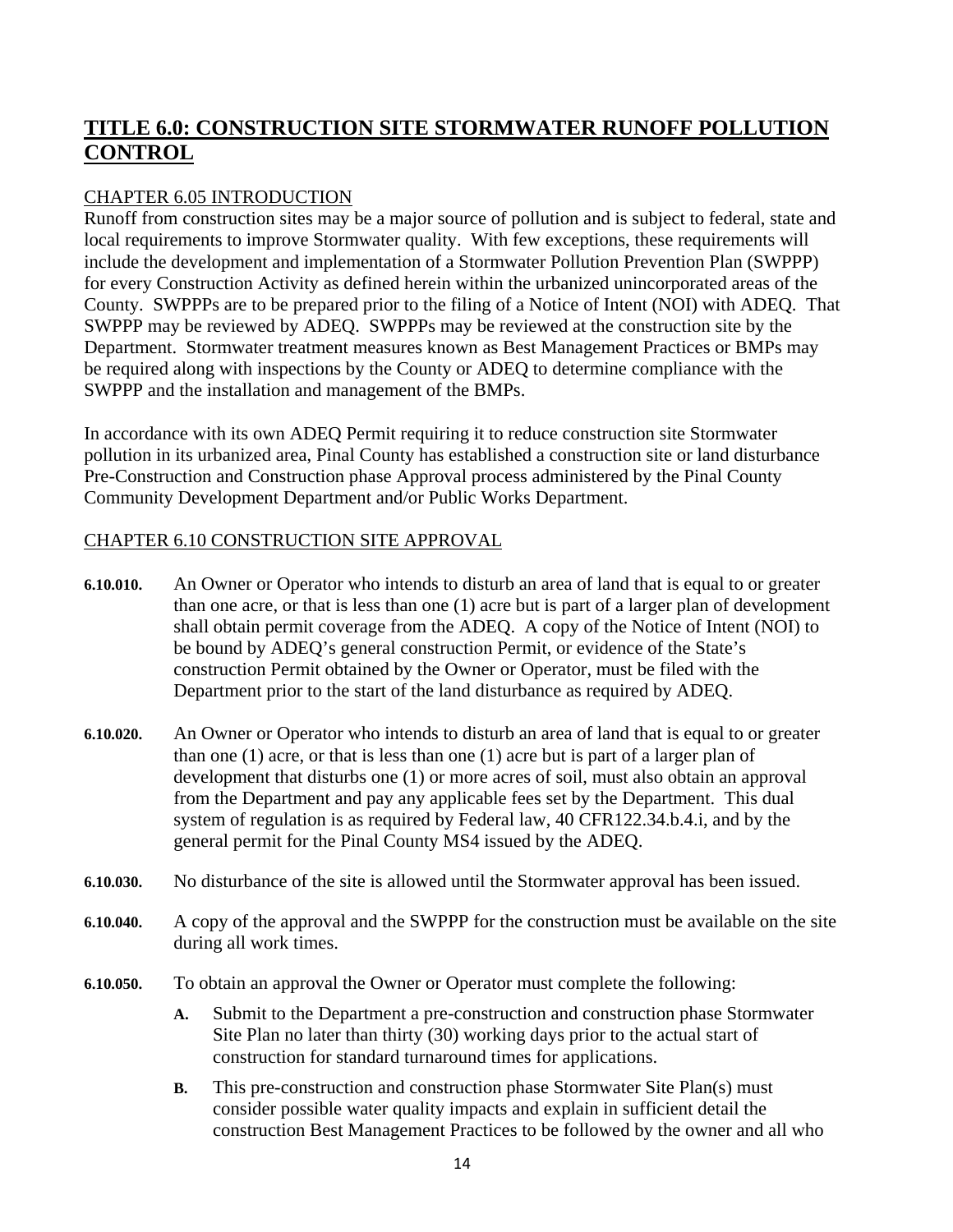work on the site. The site plan defines the BMPs to ensure that erosion will be minimized, sediment transport managed and that controls for other wastes are in place during the construction process.

- **C.** This Stormwater Site Plan(s) will be reviewed by the Department and returned with any comments or a letter of acceptance of the plans.
- **D.** After changes have been made to the Stormwater Site Plan(s) to address the Department's comments, the revised plan(s) shall be resubmitted for review.
- **6.10.060.** The SWPPP for the construction site is to remain at the site and is to be made available to the Department. At the start of construction and during construction the Department may inspect any site to determine that the SWPPP for the site is being followed and that the indicated BMPs have been properly installed and satisfactorily maintained. If the SWPPP has not been implemented and/or if the BMPs on site have not been satisfactorily installed or maintained the Department will notify the Owner or Operator of the deficiencies. If the Owner or Operator has failed to address satisfactorily these issues within seven (7) working days of notification of deficiencies, a compliance order will be issued by the Department and a complaint shall be referred to the County Attorney as provided herein and in A.R.S. § 49-261. The Department may also seek an injunction to stop the work as provided herein and civil penalties or criminal penalties.

#### CHAPTER 6.15 EXEMPTIONS

Coverage under a Department Stormwater approval for construction is not required for sites over one (1) acre for:

- **6.15.010.** Regular maintenance activities performed within the original line, grade or capacity of a Facility.
- **6.15.020.** Construction Projects where the Operator can prove that there is no reasonable probability that Stormwater can leave the site.
- **6.15.030.** A site that qualifies for an erosivity waiver for activities in low-risk soil conditions.
- **6.15.040.** A site already covered by an individual NPDES permit with Stormwater provisions.
- **6.15.050.** Emergency construction activities required to protect public health and safety.
- **6.15.060.** Sites not within the urbanized unincorporated areas as identified in Title 4.0 herein.

#### CHAPTER 6.20 TRANSFERS OF APPROVALS

An approval may be transferred by the submittal of a Department transfer of coverage form that includes assurances by the new Owner that the approved SWPPP and BMPs requirements will be met. A separate administrative fee applies to transfers of ownership.

## CHAPTER 6.25 TERMINATION OF COVERAGE

Coverage under the construction approval will end when a notice of termination is filed with the Department and an inspection by the Department has confirmed that the entire site has been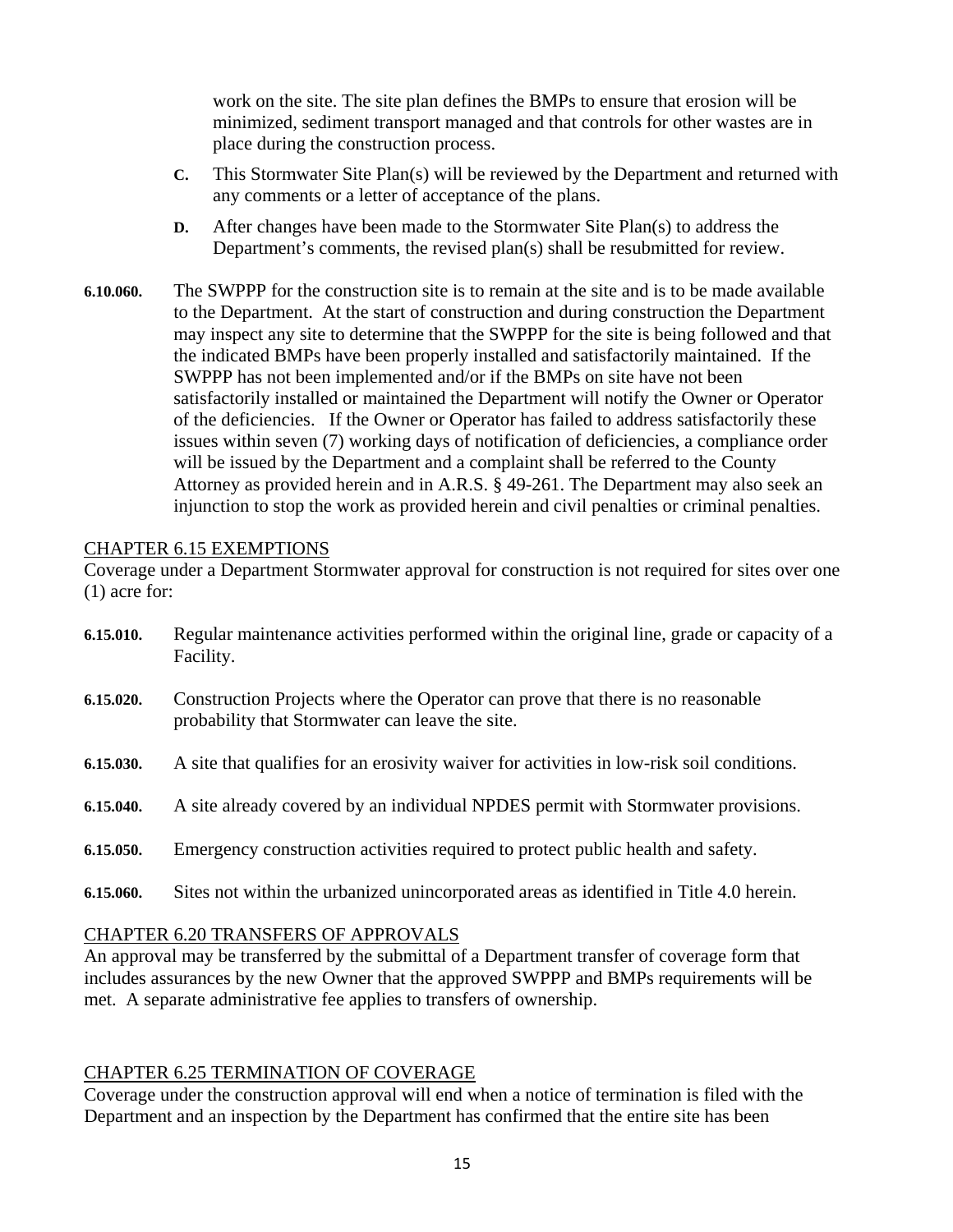stabilized and landscaping and paving complete. The Owner of the site must continue to meet the requirements of any Post-Construction Permits issued by the Department.

#### CHAPTER 6.30 COMPLIANCE MONITORING

- **6.30.010.** Right of Entry for Inspection and Sampling The Department is permitted to enter and inspect Facilities subject to this Ordinance as often as may be necessary to determine compliance with this Ordinance and approvals issued hereunder.
	- **A.** If an Owner or Operator holding an approval has security measures in force which require proper identification and clearance before entry into its premises, the Owner or Operator shall make the necessary arrangements to allow the Department access to the premises.
	- **B.** Owners or Operators holding an approval or their designated representatives shall allow the Department ready access to all parts of the premises for the purposes of inspection, sampling, examination and copying of records that must be kept under the conditions of an NPDES and/or AZPDES Permit to discharge Stormwater, and to determine performance of any additional duties required by the approved plans or by applicable state and federal stormwater law.
	- **C.** Any temporary or permanent obstruction to safe and easy access to the site or Facility to be inspected and/or sampled shall be promptly removed by the Operator at the written or oral request of the Department and shall not be replaced. The costs of clearing such access shall be borne by the Operator.
	- **D.** Unreasonable delay in allowing the Department access to an approved Facility is a violation of this Ordinance. A Person who is the Operator of a Facility with an NPDES or AZPDES Permit to discharge Stormwater associated with industrial activity violates the Permit terms if the Person denies the Department reasonable access to the Permitted Facility for conducting any activity authorized or required by this Ordinance.

#### **6.30.020.** Search Warrants

If the Department has been refused access to the premises, then the Director may seek issuance of a search warrant from any court of competent jurisdiction in addition to issuing a compliance order, seeking an injunction and assessing appropriate civil or criminal penalties under Title 10.0 herein and Title 49, Arizona Revised Statutes.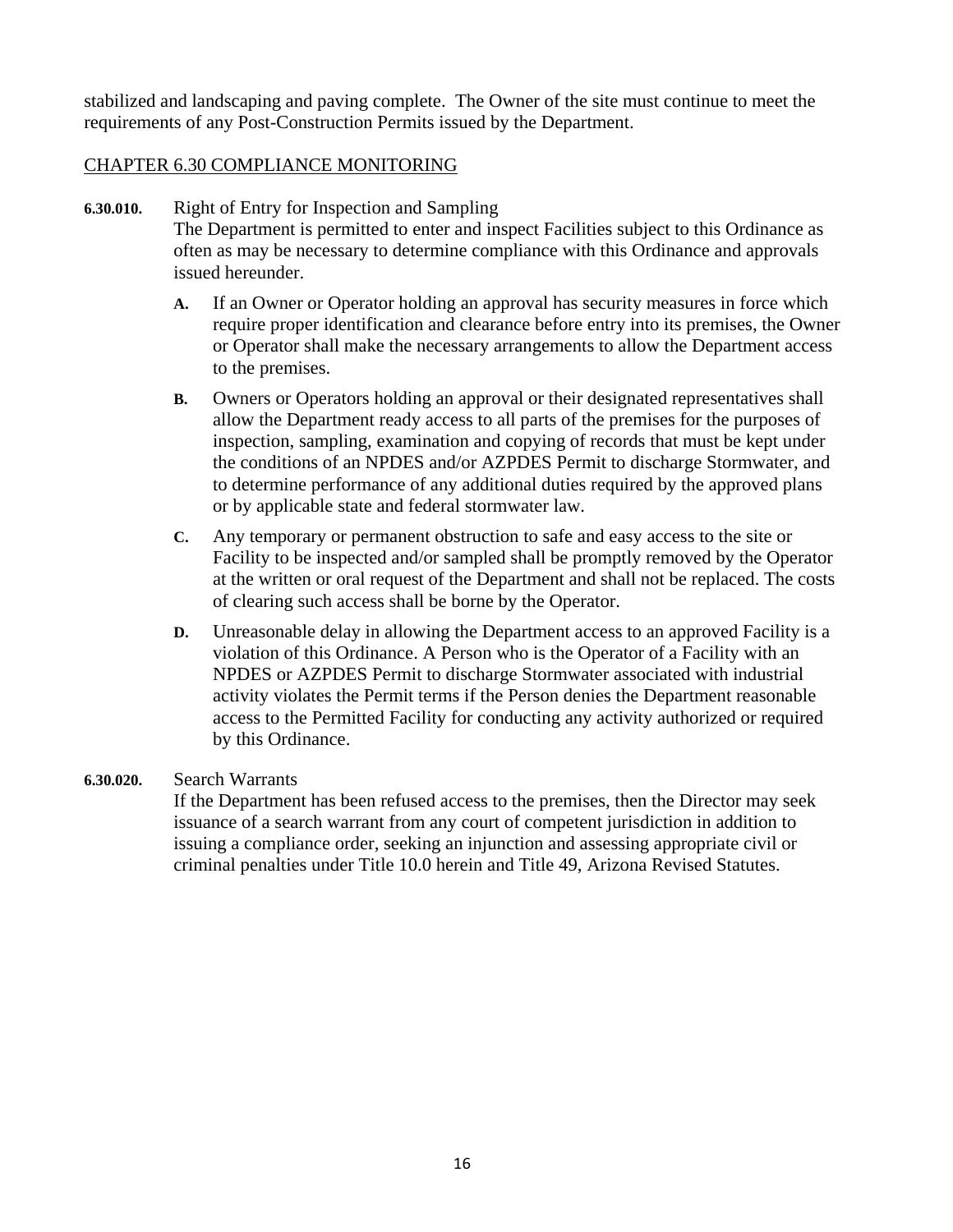# **TITLE 7.0: INDUSTRIAL ACTIVITY DISCHARGES**

## CHAPTER 7.05 SUBMISSION OF NOI OR OTHER PROOF OF COMPLIANCE TO DEPARTMENT

- **7.05.010.** Any Person subject to an industrial activity individual or general NPDES or AZPDES Discharge Permit may be required to provide proof of compliance with said Permit in a form acceptable to the Department prior to the allowing of discharges to the County MS4.
- **7.05.020.** The Operator of a Facility required to have an individual NPDES or AZPDES Permit to Discharge Stormwater associated with industrial activity shall submit proof of the Permit, or if under a general permit, a copy of the Notice of Intent (NOI) to the address shown in 7.05.030 below at the same time the Operator submits the original Notice of Intent to the EPA or ADEQ as applicable.
- **7.05.030.** The copy of the Notice of Intent may be delivered to the Department either in Person or by mailing it to the Pinal County Department of Public Works, 31 North Pinal Street, PO Box 727, Florence, AZ 85132.
- **7.05.040.** Any Owner or Operator of a Facility or site which is not exempt, does not have an NPDES or AZPDES Permit, and is discharging Stormwater associated with industrial activity within the unincorporated urbanized County MS4 shall be reported to the Environmental Protection Agency and/or the ADEQ.

# **TITLE 8.0: REQUIREMENT TO PREVENT, CONTROL, AND REDUCE STORMWATER POLLUTANTS BY THE USE OF BEST MANAGEMENT PRACTICES**

- **8.00.010.** Any activity, operation, or Facility that may cause or contribute to pollution or contamination of Stormwater that discharges to any Storm Drainage System connected to the MS4 or the County MS4 in the unincorporated urbanized areas of the County must implement Best Management Practices (BMPs) as defined in Title 3.0 for Stormwater. The Owner or Operator of such activity, operation, site or Facility shall provide, at their own expense, reasonable protection from accidental introduction of prohibited materials or other wastes into any Storm Drainage System or County MS4 using BMPs. These BMPs shall be part of a Stormwater Pollution Prevention Plan (SWPPP) as necessary for compliance with requirements of any applicable AZPDES permit.
- **8.00.020.** Any Person responsible for a property or premise that is, or may be, the source of illegal non-Stormwater drainage as defined in Title 3.0, may be required to implement, at said Person's expense, additional BMPs to prevent the further drainage of Pollutants.
- **8.00.030.** Compliance with all terms and conditions of a valid NPDES or AZPDES Permit authorizing the discharge of Stormwater associated with industrial activity, to the extent practicable, shall be deemed compliance with the provisions of this Title.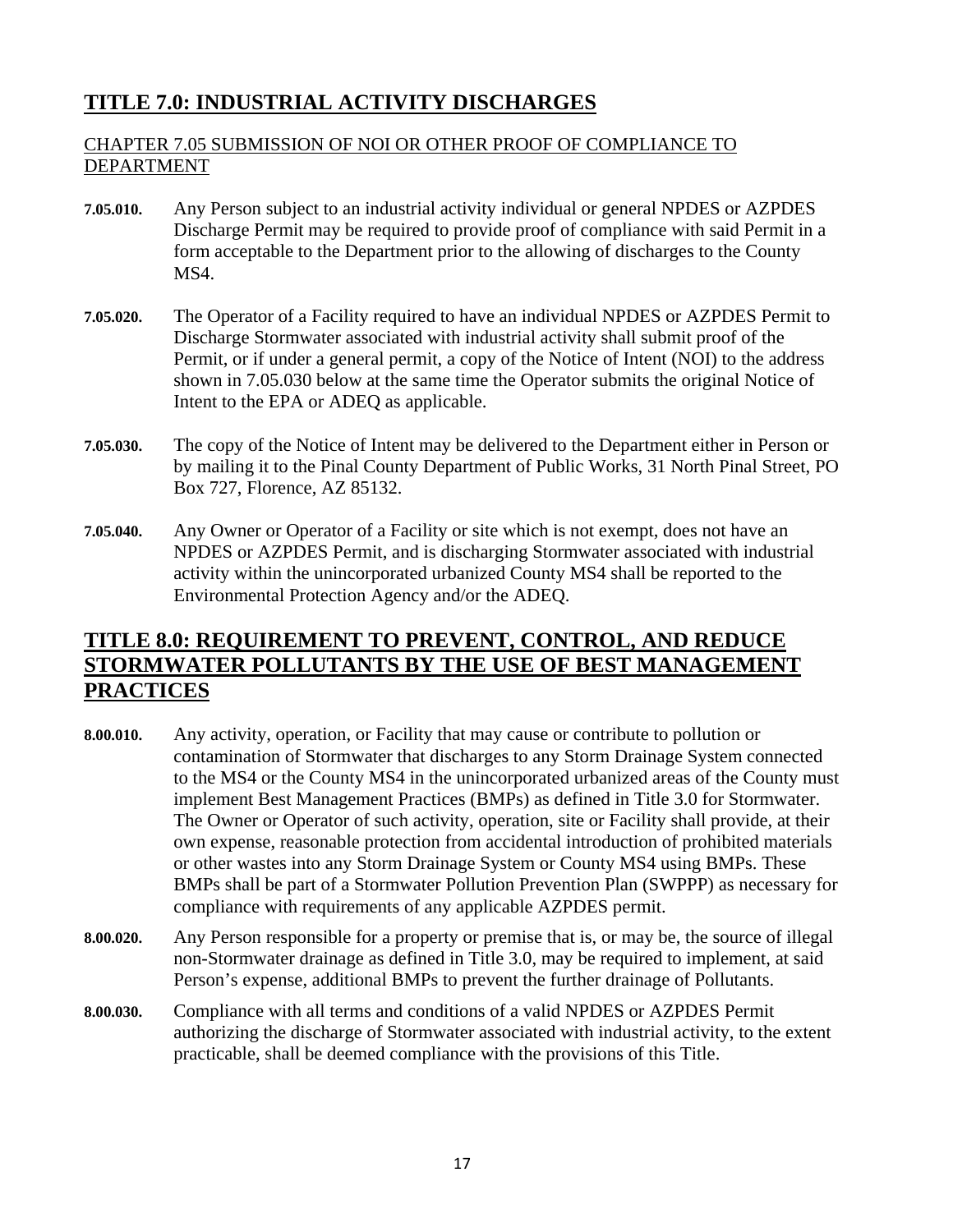# **TITLE 9.0: NOTIFICATION OF SPILLS**

- **9.00.010.** Notwithstanding other requirements of law, as soon as any Person responsible for a Facility, site or operation, including construction sites, or responsible for emergency response for a Facility, site or operation has information of any known or suspected release of materials which are resulting or may result in the introduction of Pollutants into a Storm Drainage System connected to the MS4 or the County MS4 shall take all necessary steps to ensure the discovery, containment, and cleanup of such release. In the event of such a release of hazardous materials, said Person shall immediately notify emergency response agencies of the occurrence via emergency dispatch services. In the event of a release of non-hazardous materials, said Person shall notify the Department in person, by phone or by e-mail or facsimile no later than the next day. Notifications in person or by phone shall be confirmed by written notice addressed and mailed to the Department within ten (10) calendar days of the phone notice. If Pollutants emanate from a commercial or industrial establishment, the Owner or Operator of such establishment shall also retain an on-site written record of the release and the actions taken to prevent its recurrence. Such records shall be retained for at least one (1) year or as may otherwise be required by applicable state or federal law.
- **9.00.020.** Failure to provide notification of a release as provided above is a violation of this Ordinance.

# **TITLE 10.0: VIOLATIONS, ENFORCEMENT, PENALTIES AND AUTHORITY**

#### CHAPTER 10.05 VIOLATIONS

- **10.05.010.** It is unlawful for any Person to violate any provision or fail to comply with any of the requirements of this Ordinance. Any Person who violates or continues to violate any provision of this Ordinance, any order, approval or permit issued under this Ordinance or A.R.S. § 49-255.01, -263 or 263.01 is subject to the enforcement actions provided herein.
- **10.05.020.** Nothing in this Ordinance shall restrict the Director in exercising the full Department's authorities granted by statute, rule, or ordinance.

#### CHAPTER 10.10 NOTICE OF OUTSTANDING VIOLATION (NOV)

- **10.10.010.** The NOV is an informal notice regarding non-compliance with the Ordinance used primarily to notify the Owner and/or Operator of what the Department considers to be a minor violation.
- **10.10.020.** If the Director has reason to believe that any Person has violated, or continues to violate, any provision of this Ordinance, any approval, or any permit, the Director may serve upon that person a written Notice Of Outstanding Violation, specifying the particular violation believed to have occurred and requesting the person to immediately investigate the matter and to correct the violation within the time period stated in the NOV.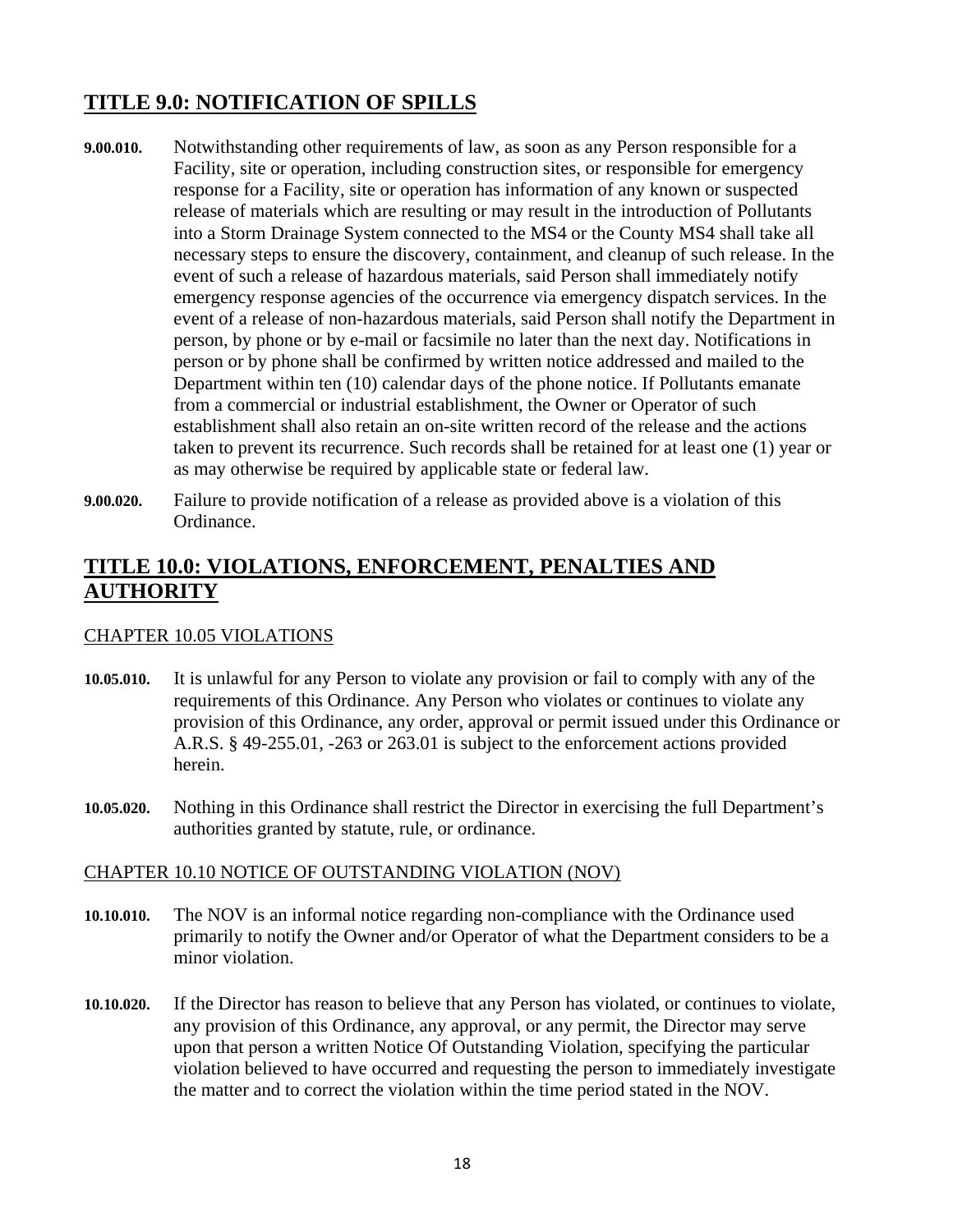**10.10.030.** Investigation and/or resolution of the matter in response to a Notice of Outstanding Violation in no way relieve the alleged violator of liability for any violations occurring before or after receipt of the Notice of Outstanding Violation. Nothing in this subsection limits the authority of the Director to take any action, including an emergency action or any other enforcement action, without first issuing a NOV.

#### CHAPTER 10.15 SETTLEMENT AGREEMENT

The Director may enter into a settlement agreement or consent order that resolves the Person's liability to the County. A Settlement Agreement may include civil and/or criminal penalties, and the reimbursement of costs and expenses incurred by the Department in connection with the violation.

#### CHAPTER 10.20 COMPLIANCE ORDER (A.R.S. § 49-261)

- **10.20.010.** If the Director has reason to believe that a Person has violated any provision of this Ordinance, any order issued by the Department hereunder, a Stormwater Approval, or any Permit, the Director may issue a Compliance Order. The Compliance Order shall be served on the Person by Certified Mail, return receipt requested, or by personal service.
	- **A.** The Compliance Order shall contain:
		- **1.** The name and address of the Person;
		- **2.** The address or a description of the construction site or other Facility, building, structure, or land where the violation is occurring or has occurred;
		- **3.** A statement specifying the nature of the violation;
		- **4.** A description of the remedial measures the Person shall take in order to resolve the violation and come into compliance with this Ordinance and a reasonable period of time to complete the remedial measures.
		- **5.** A statement that the Person may request a hearing before an administrative law judge on the Compliance Order by filing a written request for a hearing with the Department not more than thirty (30) calendar days after service of the Compliance Order.
	- **B.** The Compliance Order may require the Person:
		- **1.** To perform monitoring, tests, analyses, and reporting,
		- **2.** To eliminate Illegal Drainage connections or drainage to the County's MS4 or any Storm Drainage System,
		- **3.** To cease and desist all Illegal Drainage, practices, and/or operations,
		- **4.** To implement source control or treatment BMPs.
- **10.20.020.** A Compliance Order becomes final and enforceable in the superior court unless within thirty (30) calendar days after the receipt of the Order the Person requests a hearing before an administrative law judge. If a hearing is requested, the Order does not become final until the administrative law judge has issued a final decision on the appeal. Appeals shall be conducted according to A.R.S. § 49-321.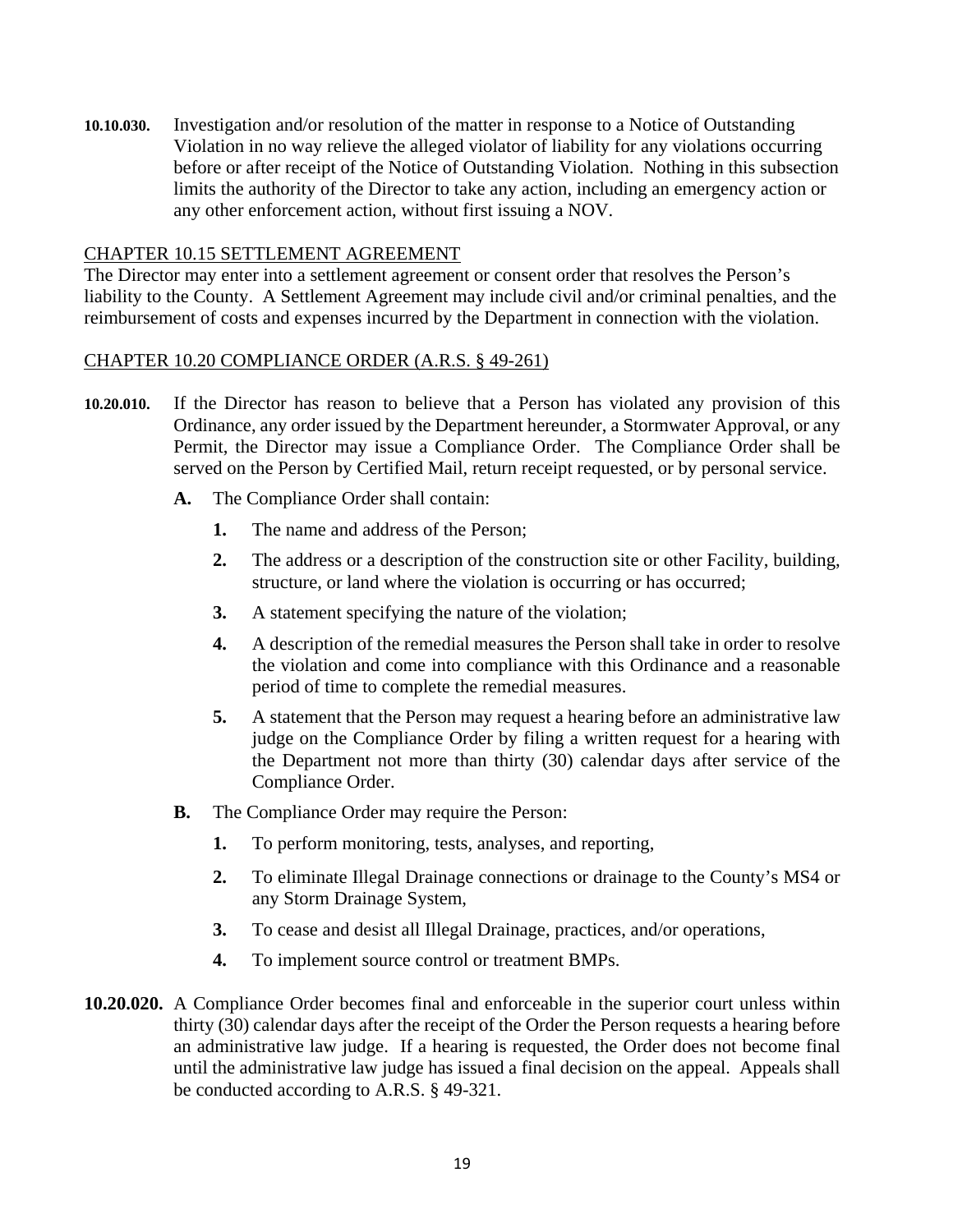#### CHAPTER 10.25 INJUNCTIVE RELIEF (A.R.S. § 49-262)

- **10.25.010.** Whether or not a Person has requested a hearing, the Director, through the County Attorney, may file an action in the superior court requesting a temporary restraining order, a preliminary injunction, a permanent injunction, and/or any other relief if the Director has reason to believe any of the following has occurred:
	- **A.** That a Person is in violation of:
		- **1.** Any provision of this Ordinance, or
		- **2.** A Pollutant limitation or any other condition of a Stormwater Approval or any Permit.
	- **B.** Notwithstanding any other provision of this Ordinance, if the Director has reason to believe that a Person is creating an imminent and substantial endangerment to the public health or environment, arising out of a violation of Article 2, 3 or 3.1 of Arizona Revised Statutes Title 49 Chapter 2, this Ordinance, a Stormwater Approval, or any Permit, the Director, through the County Attorney, may file an action in the superior court requesting a temporary restraining order, a preliminary injunction, a permanent injunction, and/or any other relief the Director deems appropriate.

#### CHAPTER 10.30 SUSPENSION AND REVOCATION OF APPROVALS OR PERMITS

- **10.30.010.** Suspension of Approval or Permit:
	- **A.** If the Director has reason to believe that a Person who holds a Stormwater Approval or Permit has failed to comply with the Approval and/or Permit or is engaged in any actual or threatened activity that presents or may present imminent and substantial endangerment to the public health, the environment, to any Person, or to the County's MS4 or any Storm Drainage System, the Director may summarily and immediately suspend the Person's Stormwater Approval or Permit. Notice of a summary suspension shall be served on the Person by personal delivery or sent by Registered or Certified Mail, return receipt requested, to the Person's last known address.
	- **B.** Within fifteen (15) working days of being served with a notice of summary suspension, the Person may file a written request to vacate or modify the suspension order with the Department and the Director shall hear the request within five (5) working days. An order of summary suspension shall remain in effect for not more than twenty-five (25) working days. If the violation is not corrected within the twenty-five (25) working days, the Director may issue subsequent summary suspension orders.
	- **C.** Upon suspension of Stormwater Approval or Permit, the Department may post the Department's red closed sign on the Person's construction site or Facility advising the public that the Person's Stormwater Approval or Permit has been summarily suspended and the Person's access to the County's MS4 or any Storm Drainage System is prohibited. A Person's access to the County's MS4 or any Storm Drainage System shall not be reinstated without the prior written approval of the Director.

**10.30.020.** Revocation of Approval or Permit: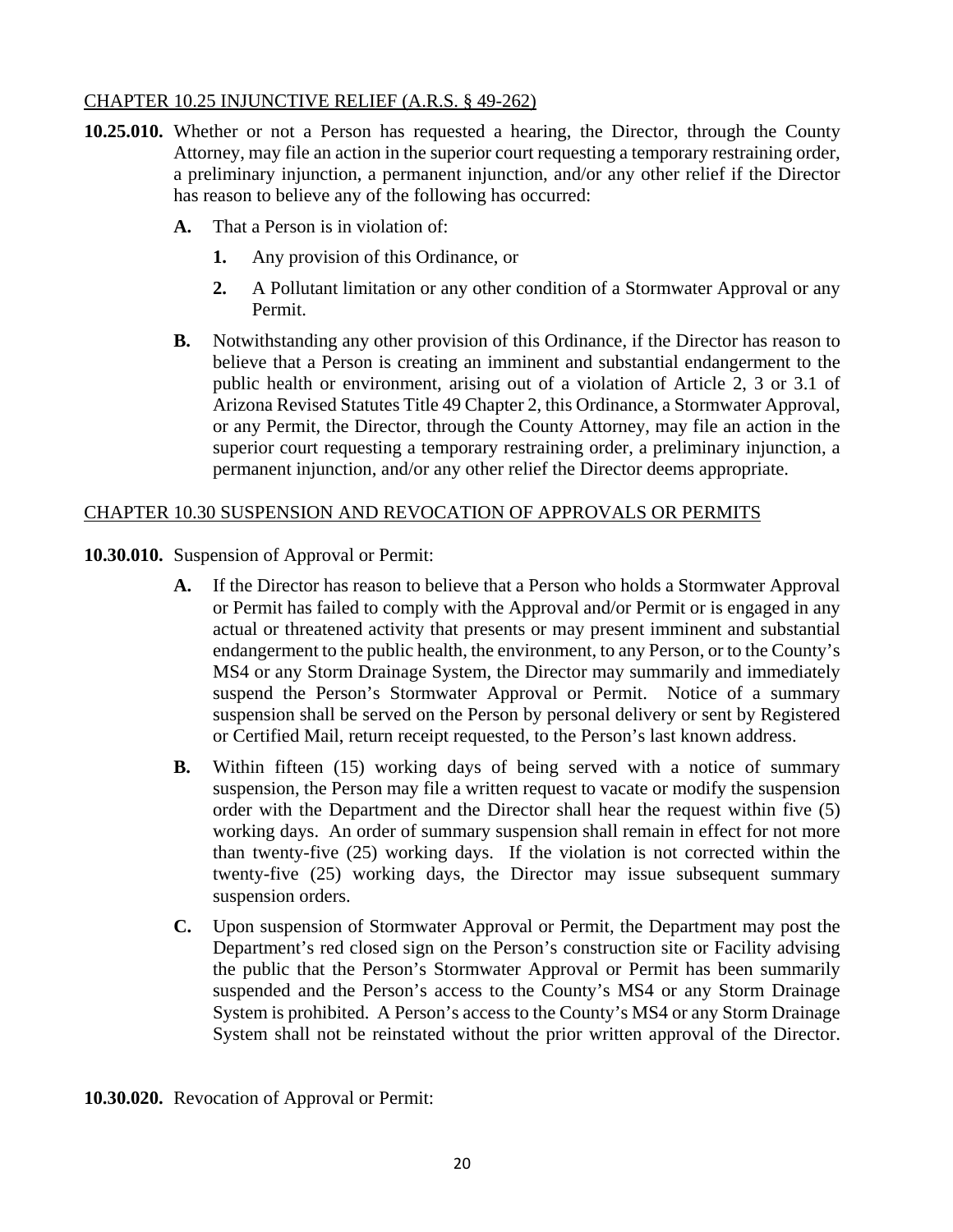- A. If the Director has reason to believe that a Person is violating or has violated this Ordinance or its Stormwater Approval or any Permit, the Director may revoke the Person's Stormwater Approval or Permit.
- B. Prior to revocation, the Director shall serve written notice on the Person stating the specific reason(s) for revoking the Stormwater Approval or Permit and that the Stormwater Approval or Permit shall be revoked twenty (20) calendar days following service of the notice, unless the Person files a written request for a hearing with the Department within the twenty (20) calendar day notice period. If a timely request for a hearing is received, the Director shall hold a hearing as soon as practicable. The hearing shall be conducted in the same manner as hearings are conducted under A.R.S. § 41-1061 to 1066. After the hearing, the Director shall affirm, modify, or revoke the notice of revocation. If a timely request for a hearing is not filed, revocation of the Approval or Permit is final after the twenty (20) calendar day notice period expires.
- C. When a notice of revocation is served, the Department may post a yellow public notice sign on the Person's construction site or other Facility advising the public that the Person's Stormwater Approval or Permit may be revoked and the Person's access to the County's MS4 or any Storm Drainage System may be terminated. If the violator fails to comply with an order the Director may take action as deemed necessary to prevent or minimize damage to the County MS4 or any Storm Drainage System, or to minimize danger to the health and welfare of Persons. A Person's access to the County's MS4 or any Storm Drainage System shall not be reinstated without the prior written approval of the Director.
- D. A notice of revocation shall be deemed served and received on the date the notice is personally delivered to the Person or on the date the notice is sent by Registered or Certified Mail, return receipt requested, to the Person's last known address. A copy of the notice shall be filed in the records of the Department. The notice shall comply with A.R.S. § 41-1061(B).

## CHAPTER 10.35 CIVIL PENALTIES (A.R.S. § 49-371)

The Department may seek a civil penalty of not to exceed two thousand five hundred dollars (\$2,500) per day for each violation; each day of a violation constitutes a separate offense. The Director through the County Attorney may file an action in the Superior Court to recover civil penalties.

## CHAPTER 10.40 CRIMINAL VIOLATIONS (A.R.S. § 49-263)

#### **10.40.010.** It is unlawful to:

- **A.** Discharge Stormwater to the MS4 without an approval, permit, or appropriate authority from the Department.
- **B.** Fail to monitor, sample, or report discharges as required by under this Ordinance.
- **C.** Violate a discharge limitation.
- **D.** Violate a water quality standard.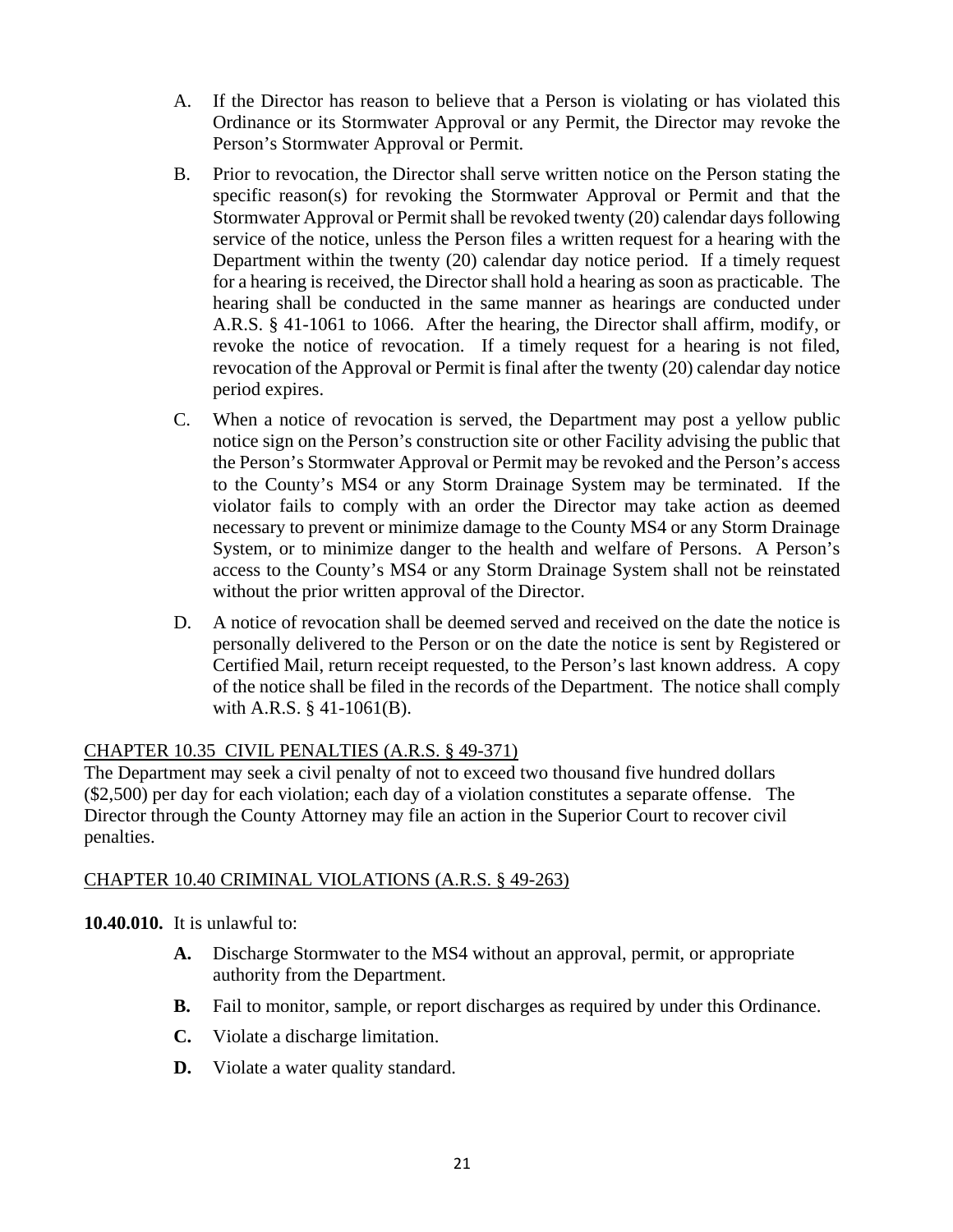- **10.40.020.** A Person who with criminal negligence performs an act prohibited under 10.40.010 subsection A is guilty of a class 6 felony.
- **10.40.030.** A Person who knowingly performs an act prohibited under 10.40.010 subsection A is guilty of a class 5 felony.
- **10.40.040.** A Person who knowingly or recklessly manifests an extreme indifference for human life in performing an act prohibited under subsection A of 10.40.010 is guilty of a class 2 felony.
- **10.40.050.** A violation of any provision of this chapter for which a penalty is not otherwise prescribed is a class 2 misdemeanor.
- **10.40.060.** The County Attorney may enforce this section at the request of the Director.
- **10.40.070.** Monetary criminal penalties obtained under this chapter shall be deposited in the County's general fund. Each act of violation and each day upon which any violation shall occur shall constitute a separate offense.

#### CHAPTER 10.45 REMEDIES NOT EXCLUSIVE

The remedies and enforcement actions listed in this Ordinance are not exclusive of any other remedies or enforcement actions available under any applicable federal, state, County and local laws, rules, Ordinances, and ordinances. The County may seek cumulative remedies.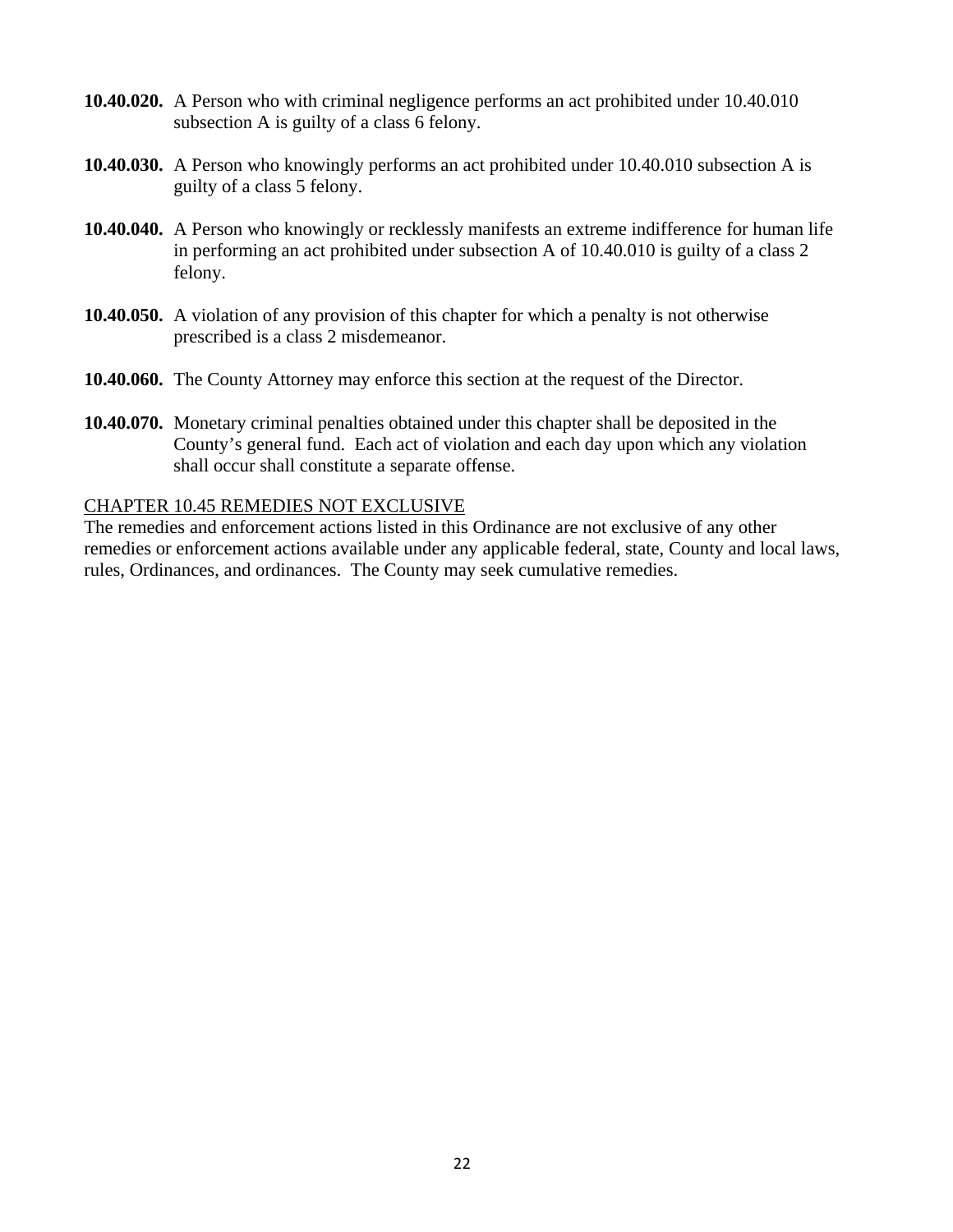# **TITLE 11: POST-CONSTRUCTION STORMWATER MANAGEMENT**

## CHAPTER 11.05 INTRODUCTION

The goal of this Post-Construction Stormwater management program is to protect public safety and public infrastructure, reduce erosion on private properties and stream channels, and protect the quality of Waters of the U.S. to the maximum extent practicable. The goals are achieved by maintaining and/or restoring natural drainage patterns, minimizing grading and disturbance, and minimizing the extent of impervious cover, as well as encouraging the use of a variety of Best Management Practices for reducing the Pollutant loadings from newly developed and redeveloped sites. This will be accomplished by requirements to, among other things, reduce the magnitude and extent of impervious cover and site disturbance, remove Pollutants from runoff prior to the introduction of Stormwater to the County MS4, and promote effective operation and maintenance of all Stormwater Facilities.

## CHAPTER 11.10 APPLICABILITY

The post-construction requirements in this Title apply to permanent Stormwater Management Systems, Facilities, and other devices. Stormwater management during construction activities is regulated separately pursuant to Title 6.0 of this Ordinance.

#### CHAPTER 11.15 OBJECTIVES

In order to protect the health, safety and general welfare of the residents of Pinal County, as well as to protect, sustain and enhance the quality of the Waters of the U.S. in and adjacent to the County, drainage and Stormwater management practices shall be utilized as directed herein to achieve the following objectives:

- **11.15.010.** Accommodate site development and redevelopment in a manner that protects public safety and that is consistent with federal and state water quality requirements and the requirements of the Phase II Stormwater permit for the County.
- **11.15.020.** Protect water quality to the Maximum Extent Practicable by removing and/or treating Pollutants prior to the introduction of Stormwater to the County MS4 or any Storm Drainage System connected to the MS4 throughout the County.
- **11.15.030.** Promote effective long-term operation and maintenance of all permanent Stormwater Management Systems and Facilities.
- **11.15.040.** Treat and release Stormwater as close to the source of runoff as possible using a minimum of structures and maximizing reliance on natural processes.
- **11.15.050.** Address certain requirements of the Municipal Separate Storm Sewer System (MS4) National Pollutant Discharge Elimination System (NPDES) Phase II Stormwater Ordinances.
- **11.15.060.** Reduce the environmental impacts of Stormwater pollution from existing developed sites undergoing redevelopment while encouraging development and redevelopment in urban areas and areas designated for growth.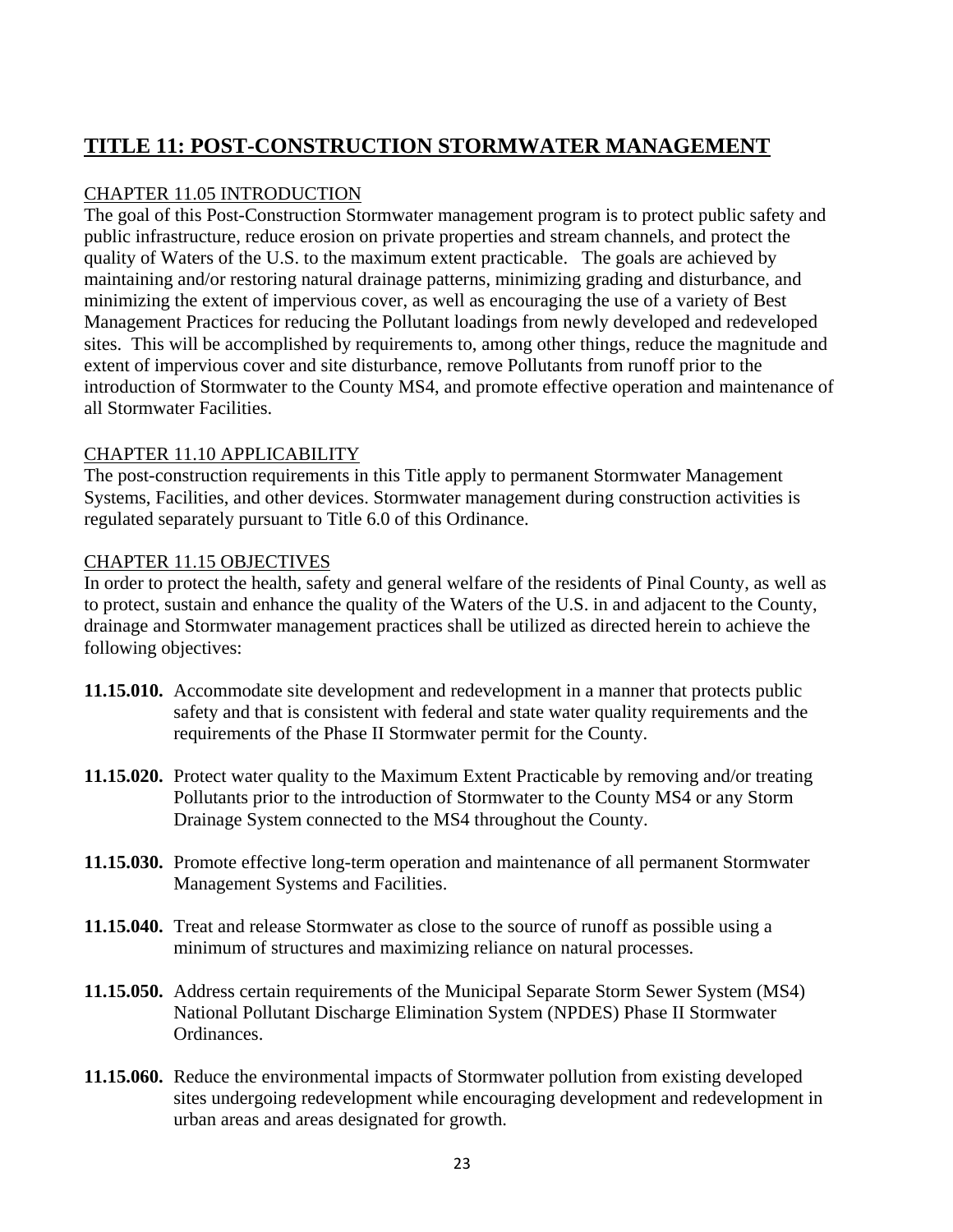#### CHAPTER 11.20 REGULATED ACTIVITIES

#### **11.20.010.** Post-Construction Permits Required

A Post-Construction Permit is required for land disturbance equal to or greater than one (1) acre in area except as otherwise provided per Section 11.20.020 of this Ordinance. Land disturbances of less than one (1) acre constituting a part of a larger development plan are also regulated. Activities for which a Post-Construction Permit is required include land development and redevelopment to include clearing or grubbing, leveling, construction of new or additional impervious or semi-pervious surfaces such as driveways, roadways, parking lots, recreation features; construction of new buildings or additions to existing buildings; and installation of permanent Stormwater Management Systems, Facilities or appurtenances thereto.

A Post-Construction Permit shall be issued to the Owner of the property as the party responsible for the permanent operational and maintenance aspect(s) of the Post-Construction BMPs. The Owner of the property shall have a Post-Construction Permit in his or her possession prior to recording the O&M Plan and Maintenance Agreement with the County Recorder.

#### **11.20.020.** Exemptions

The following activities may be exempted by the Director from on-site Stormwater quality runoff control. An exemption shall apply only to the requirement for on-site permanent Stormwater Management Systems, Facilities, and/ or devices, in the application for a Stormwater Permit. All other Stormwater management design elements, such as a storm sewer system, road culverts, erosion and sedimentation control and runoff quality, shall be required. All exemption requests must be filed with the Department.

- **A.** Emergency Exemption. Emergency maintenance work performed for the protection of public health, safety and welfare. A written description of the scope and extent of any emergency work performed shall be submitted to the Department within two (2) calendar days of the commencement of the activity. If the Department finds that the work is not an emergency, then the work shall cease immediately and the requirements of this Ordinance shall be addressed as applicable.
- **B.** Maintenance Exemption. Any maintenance to an existing Stormwater Management Systems made in accordance with plans and specifications approved by the Department.
- **C.** Gardening. Use of land for gardening for home consumption.
- **D.** Irrigation return flows and other agricultural and non-agricultural activities excluded by 40 CFR 122.3.
- **E.** Improvement–related Exemption. A Stormwater Management System will not be required for any net increase of impervious surface of less than one thousand (1,000) square feet where the cumulative total square feet of all impervious surfaces does not exceed the impervious surface standards of the applicable zoning district. However, where the net increase in impervious surface exceeds one thousand (1,000) square feet but the total disturbed area is less than five thousand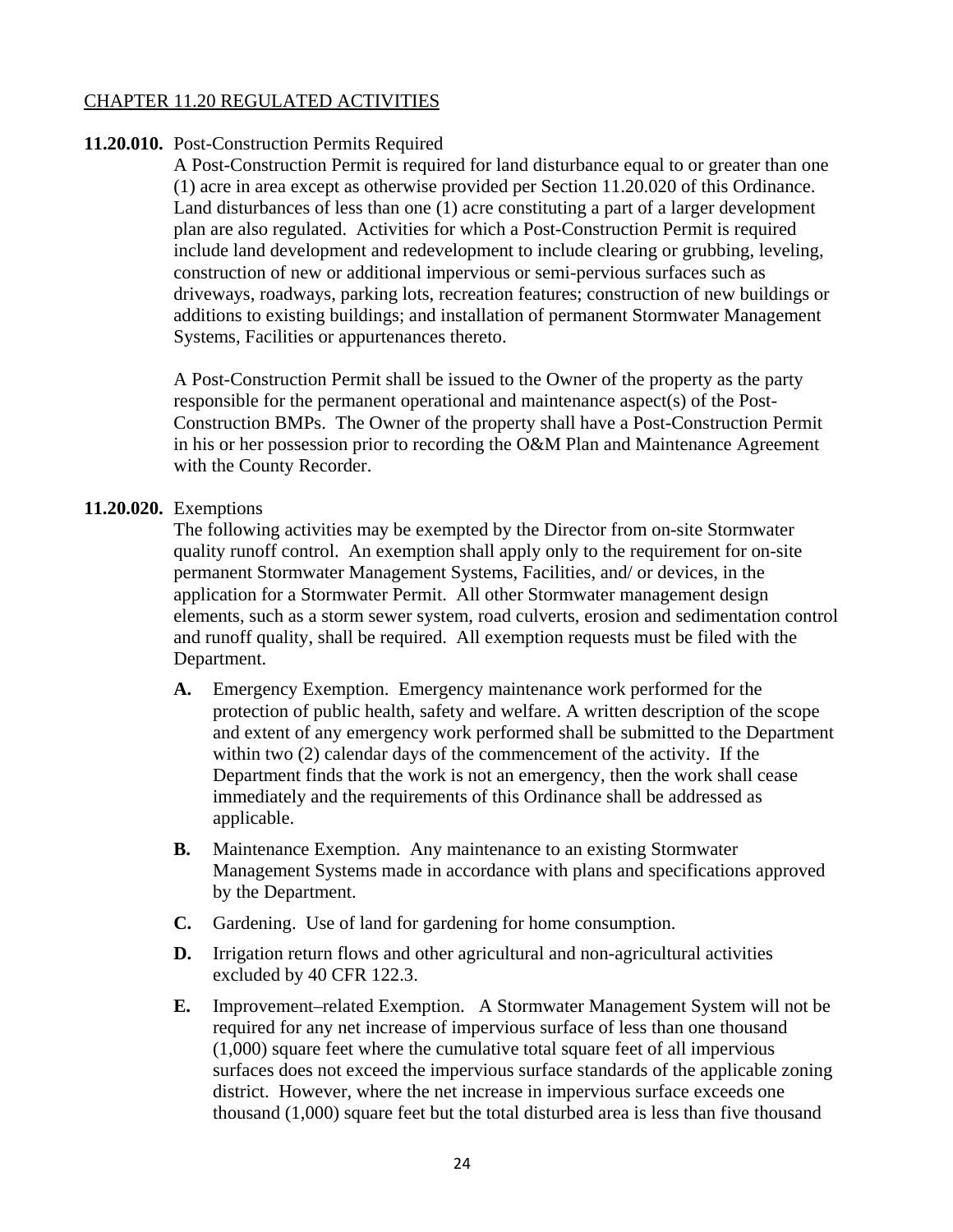(5,000) square feet pursuant to a soil erosion and sediment pollution control plan and/or a grading plan, the Applicant shall demonstrate compliance with this Ordinance for the increased impervious surface.

#### CHAPTER 11.25 WAIVERS

- **11.25.010.** The provisions of this Ordinance are the minimum standards for the protection of the public welfare.
- **11.25.020.** If an applicant demonstrates to the satisfaction of the Director that any mandatory provision of this chapter is unreasonable as it applies to the proposed Project or that an alternate design may result in a superior result within the context of Chapter 11.25.030 of this Ordinance, the Director upon obtaining the comments and recommendations of staff may grant a waiver or relief so that substantial justice may be done and public interest is secured; provided that such waiver will not have the effect of nullifying the intent and purpose of this Ordinance.
- **11.25.030.** The applicant shall submit all requests for waivers in writing and shall include such requests as a part of their development application or during the plan review and approval process. The applicant shall state in full (1) the facts of unreasonableness on which the request is based, the provision or provisions of the Ordinance that are involved, and the minimum waiver that is necessary or (2) the applicant shall state how the requested waiver and how the applicant's proposal shall result in an equal or better means of complying with the intent of Chapter 11.15 Objectives, and Chapter 11.30 General Requirements.
- **11.25.040.** The applicant shall submit all waiver requests to the Department. The Department has sixty (60) working days to act on any waiver request.
- **11.25.050.** The Director shall keep a written record of all actions on waiver requests.
- **11.25.060.** The Director may charge a fee for each waiver request, which shall be used to offset the administrative costs of reviewing the waiver request. The applicant shall also agree to reimburse the Department for reasonable and necessary fees that may be incurred by the Department in any review of a waiver request.
- **11.25.070.** In granting waivers, the Director may impose reasonable conditions as will, in its judgment, secure substantially the objectives of the standards or requirements that are to be modified.
- **11.25.080.** The Director may grant applications for waivers when the following findings are made, as relevant:
	- **A.** That the waiver shall result in an equal or better means of complying with the intent of this Ordinance;
	- **B.** That the waiver is the minimum necessary to provide relief;
	- **C.** That the applicant is not requesting a waiver based on cost considerations;
	- **D.** That existing off-site Stormwater problems will not be exacerbated;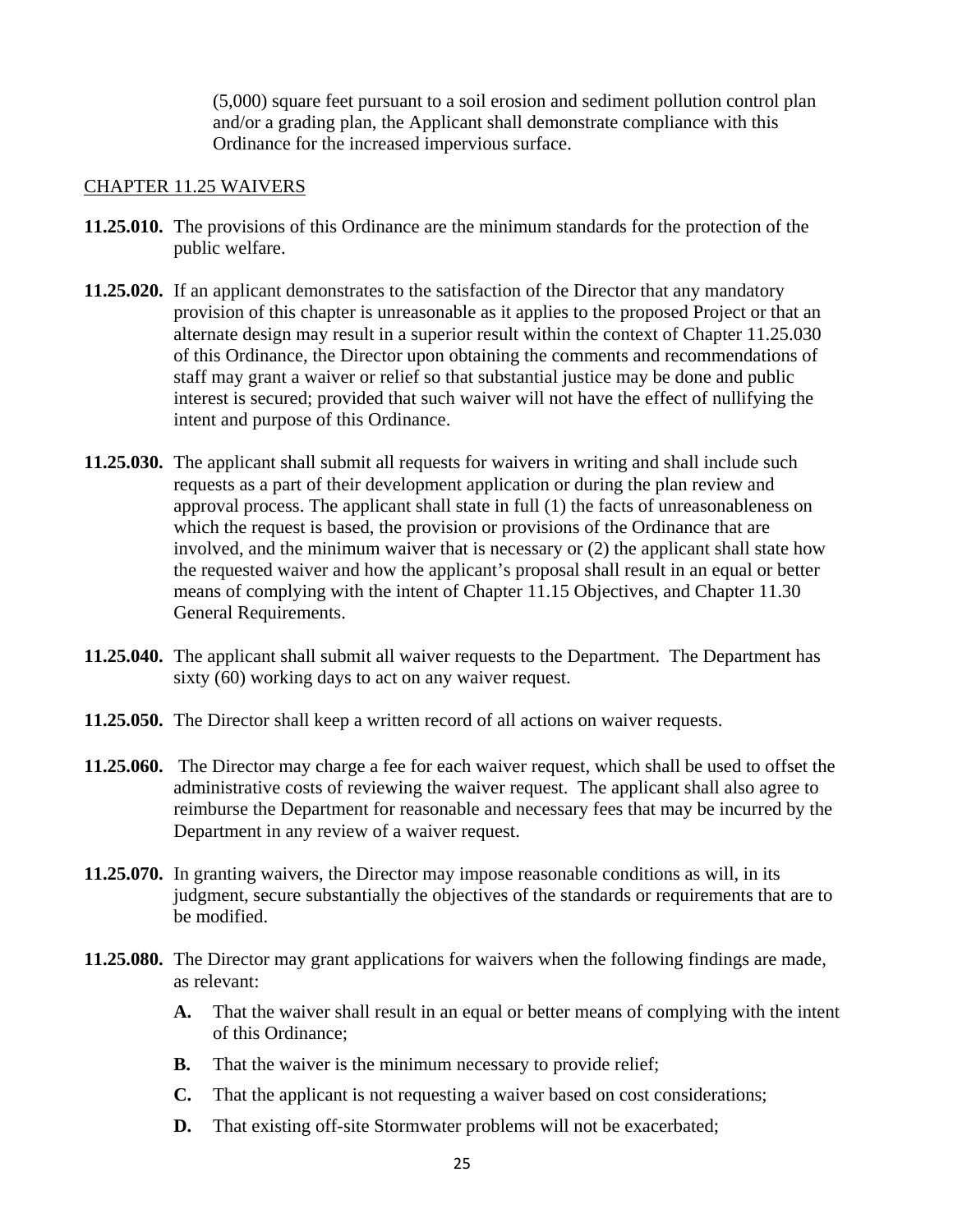- **E.** That runoff is not being diverted to a different drainage area;
- **F.** That increased flooding or ponding on off-site properties or roadways will not occur;
- **G.** That increased peak flow or volume from the site will not occur;
- **H.** That erosive conditions due to increased peak flows or volume will not occur;
- **I.** That adverse impact to water quality will not result;
- **J.** That increased or unusual County maintenance expenses will not result from the waiver;
- **K.** That the amount of Stormwater generated has been minimized to the greatest extent allowed;
- **L.** That long term operation and maintenance activities are established;
- **M.** That the receiving streams and/or water bodies will not be adversely impacted in erosion and sedimentation.

#### CHAPTER 11.30 GENERAL REQUIREMENTS

- **11.30.010.** The management of Stormwater on site, both during and upon completion of the land disturbances described in Chapter 11.05 shall be accomplished in accordance with the standards and criteria of this Ordinance and the requirements of the Pinal County Drainage Regulations, the Pinal County Development Services Code, and the Floodplain Regulations for Pinal County. The design of any temporary or permanent Facilities and structures and the utilization of any natural drainage systems shall be in full compliance with this Ordinance and any other applicable Regulation.
- **11.30.020.** The intent of these design standards is to encourage environmentally sound Stormwater management practices that provide necessary drainage Facilities while protecting the hydrologic characteristics and water quality of the site and watershed. Development shall be required to incorporate Stormwater management control.
- **11.30.030.** Applicants should refer to the most recent version of appropriate references for guidance in the design of Stormwater Management Systems, Facilities, and/ or devices, most appropriate to individual site conditions. The objectives are to achieve water quality improvement at the source or during conveyance, prior to the introduction of Stormwater into the County MS4 or any Storm Drainage System connected to the MS4.
- **11.30.040.** The Stormwater Management Systems shall not create an adverse impact on Stormwater quality in either upstream or downstream areas. Offsite areas, which drain to or across a site proposed for development, shall be addressed in the Post-Construction Site Plan prepared for the development. No Post-Construction Site Plan shall be approved unless it provides information sufficient to assure that the runoff from the Project shall not adversely impact water quality in downstream areas.
- **11.30.050.** Where deemed necessary by the Director, the applicant shall construct storm drains to handle on-site runoff to the maximum extent permitted under the Pinal County Drainage Ordinance and manual, and/or Pinal County Development Services Code, provide on-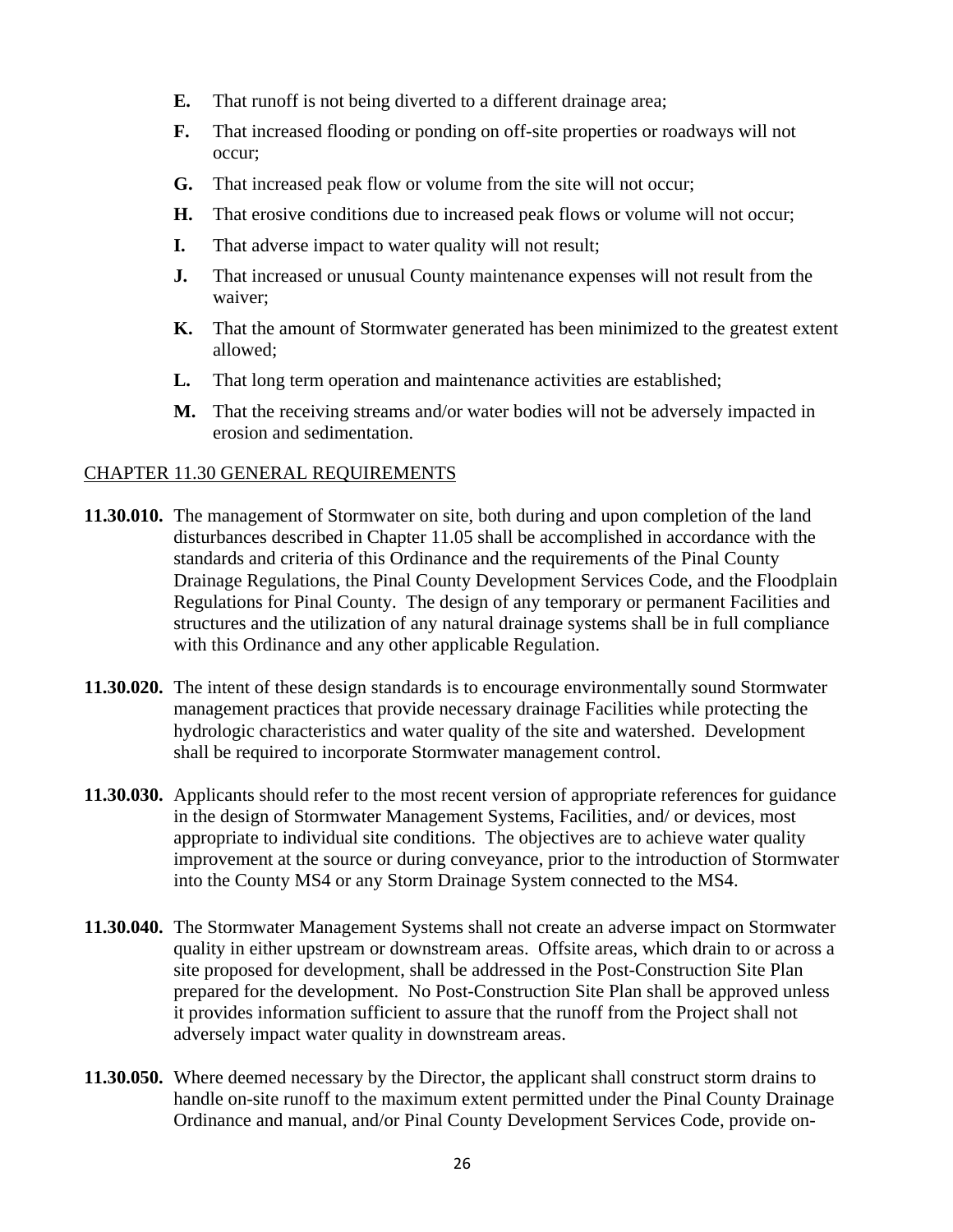site/off-site drainage easements, and provide for the conveyance of off-site runoff to an acceptable outlet in the same watershed.

- **11.30.060.** Any Stormwater Management Systems or Facility regulated by this Ordinance that would be located in or adjacent to Waters of the U.S. or wetlands shall continue to be subject to approval by the U.S. Army Corps of Engineers (USACOE) or other agencies through their permit processes. Proof of approval by the USACOE shall be provided by the applicant prior to the start of construction.
- **11.30.070.** Any Stormwater Management Facility or part thereof regulated by this Ordinance that will be located in Pinal County Transportation Facilities, Pinal County Flood Control District, or other County-owned rights-of-way or that will drain across or onto Pinal County Transportation Facilities, Flood Control District or other County-owned rightsof-way shall be subject to written approval, licensing or permitting by the appropriate authority. Excluding the USACOE approval process detailed in subsection 60 above, documentation of such aforementioned approval, licensing or permitting shall be provided by the applicant at the time of application.
- **11.30.080.** At the time of application for a building permit for any approved lot created by a subdivision and/or improved as a land development Project, issuance of the Permit shall be conditioned upon adherence to the terms of this Ordinance.
- **11.30.090.** Stormwater drainage to impaired waters or unique waters may be subject to additional performance criteria or may need to utilize or restrict certain Stormwater management practices.
- **11.30.100.** An application for a Post-Construction Permit shall be submitted to the Department at least thirty (30) working days prior to the anticipated end of construction for standard turnaround times for applications. Refer to the Department's current fee table for applicable fees.

#### CHAPTER 11.35 CONSTRUCTION AND OPERATION RESPONSIBILITIES

- **11.35.010.** General Responsibilities
	- **A.** Developments constructing in phases shall address Stormwater quality on a unit/phased basis as part of their drainage plans required by the Pinal County Development Services Code and of the Pinal County Drainage Ordinance and Manual. Stormwater quality must not be left for the final phase of a development.
	- **B.** The owner of permanent Stormwater Management Facilities shall be responsible for the proper operation and maintenance of those Facilities during and after construction. All permanent on-site BMPs shall be operational prior to the use by any development or phase of development dependent on those BMPs. An Operation and Maintenance Plan consistent with the requirements of Section 1109 shall be prepared for review and approval by the Director and shall be executed and signed by the Department and the owner.
	- **C.** The Owner of permanent Stormwater Management Facilities for a tract shall be responsible for the proper installation and function of those Facilities in accordance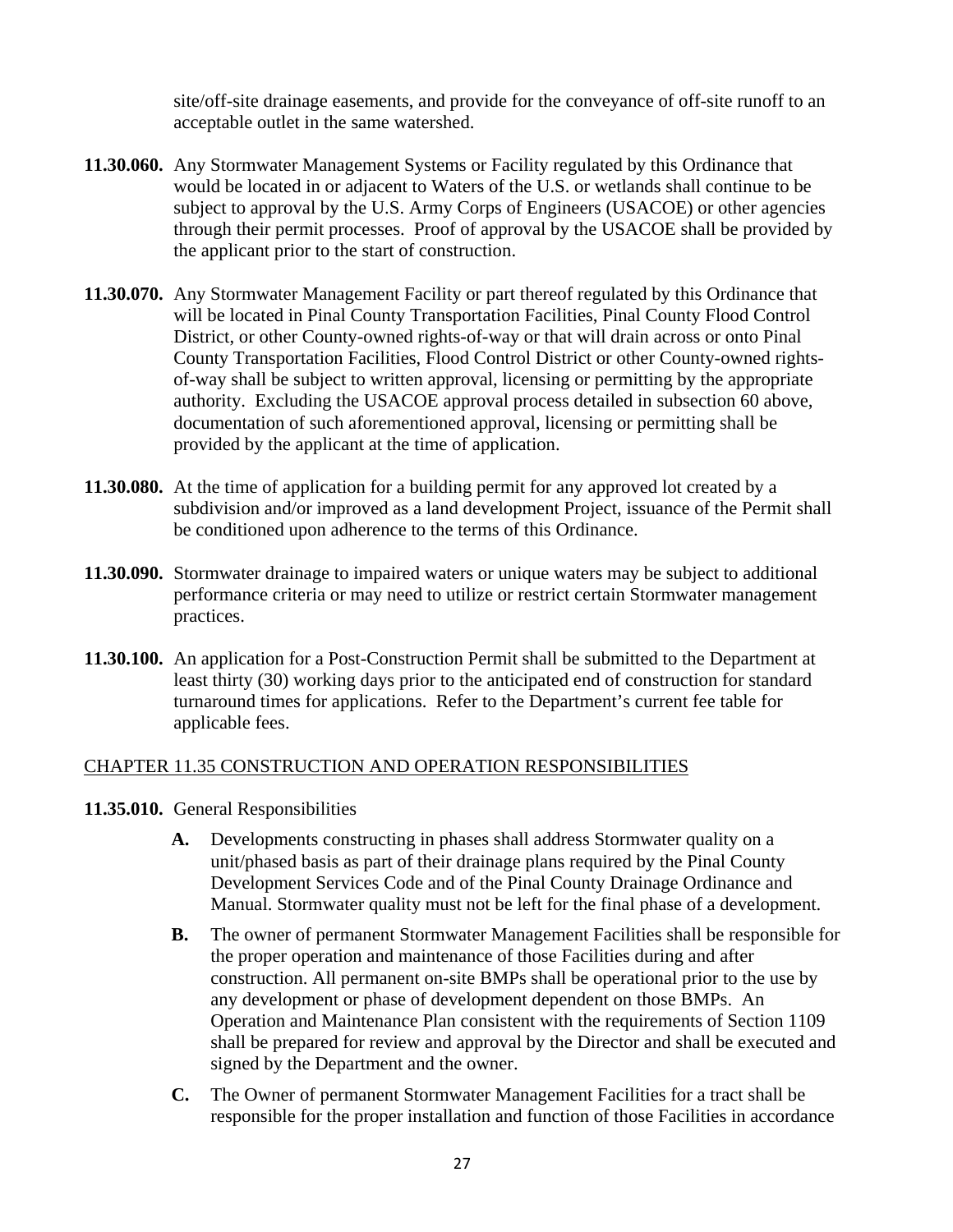with the approved Stormwater permit. All temporary soil erosion and sedimentation control measures shall be removed or converted to their permanent configuration in accordance with an approved erosion control plan. This requirement in no way precludes the authority of the Director to determine when sufficient stabilization has occurred on a site in order to convert to the permanent Stormwater Management Facilities.

#### CHAPTER 11.40 REPORT WITH APPLICATION

For all post-construction activities governed by this Ordinance the Applicant shall submit with their Stormwater permit application. A report which shall contain the information necessary to allow the Department to review the application. It may be necessary for some applications covering areas greater than twenty (20) acres to have the report prepared by a Professional Licensed Civil Engineer in the State of Arizona. The information required in the report may include, but is not limited to, the following:

- **11.40.010.** A suitable map of the watershed for all named streams within which the Project is proposed with existing and proposed development areas presented on the map. A United States Geological Survey quadrangle map is sufficient.
- **11.40.020.** Suitable maps and drawings showing all existing natural and constructed drainage Facilities affecting the subject property.
- **11.40.030.** Hydrologic watershed and water feature boundaries including all areas flowing to the proposed Project, existing streams (including intermittent and ephemeral streams, and other bodies of water within the Project area).
- **11.40.040.** Sufficient topographical information with elevations to verify the location of all ridges, streams, etc. Two (2) foot contour intervals are acceptable within the Project's boundaries and for proposed off-site improvement. For slopes greater than fifteen (15) percent, five (5) foot contours are acceptable.
- **11.40.050.** Notes pertaining to and locations of existing standing water, areas of heavy seepage, springs, wetlands, streams, and hydrologically sensitive areas.
- **11.40.060.** General type of soils with Hydrologic Soil Group noted, estimated permeability in inches per hour, and location and results of all soil tests and borings.
- **11.40.070.** Description of current and proposed ground cover and land use. The total area and percent of impervious cover shall be noted.
- **11.40.080.** A plan of the proposed Stormwater drainage system attributable to the activity proposed, including runoff calculations, Stormwater management practices to be applied both during and after development, and the expected Project time schedule.
- **11.40.090.** The design computations for all proposed Stormwater drainage systems, including storm drain pipes, inlets, runoff control measures and culverts, drainage channels, and other features, Facilities, and Stormwater management practices.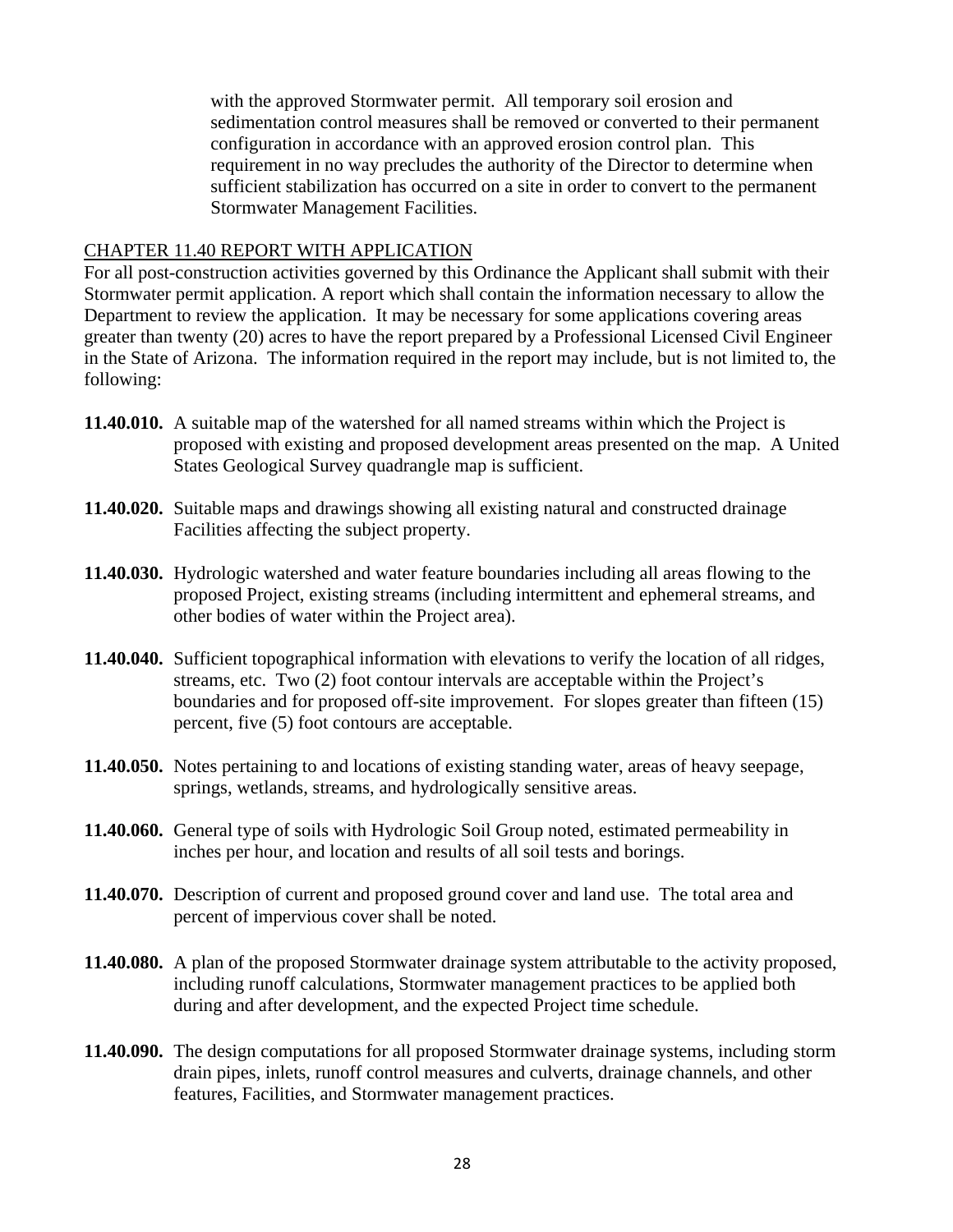- **11.40.100.** A grading plan, including all areas of disturbance, of the subject activity. The total area of disturbance shall be noted in square feet and acres.
- **11.40.110.** A plan of the erosion and sedimentation procedures to be utilized as required by the Pinal County grading and drainage requirements.
- **11.40.120.** A delineation of the pathways of all concentrated flow (that is, flow other than overland sheet flow).
- **11.40.130.** An Operation and Maintenance Plan consistent with the requirements of Section 11.50.050. Such a plan should clearly explain how the proposed Facilities operate and the functions they serve.
- **11.40.140.** The name of the development, the name and address of the property owner and applicant, and the names and address of the individual or firm preparing the plan.
- **11.40.150.** A north arrow, submission date, scale and revision dates as applicable shall be included on each page of all plans submitted.
- **11.40.160.** Complete delineation of the flow paths used for calculating the time of concentration for the pre-developed and post-developed conditions.
- **11.40.170.** Construction details sufficient to express completely the intended Stormwater design components consistent with this Ordinance.

## CHAPTER 11.45 "AS-BUILT" PLANS

When construction is complete the applicant shall submit to the Department an actual "as-built" plan for all Stormwater Management Systems or Facilities required per the approved Post-Construction Stormwater Site Plan. The "as-built" plan shall show all final design specifications for all permanent Stormwater Management Systems or Facilities and if necessary shall be prepared and certified by a licensed professional engineer registered in the State of Arizona. The "as-built" plan shall be based on an actual field survey. The "as-built" plan shall be submitted to the Department for review and final inspection by the Department. Any performance and/or financial securities established for the Project by the Department shall include requirements for submittal of "as-built" plans.

## CHAPTER 11.50 OWNERSHIP AND MAINTENANCE

#### **11.50.010.** Ownership

All Stormwater Management Systems, Facilities, and/ or devices shall be owned and maintained by one, or a combination of, the following entities:

- **A.** An individual for his or her own on-lot Stormwater Management Systems or Facilities not constructed as part of a subdivision.
- **B.** An individual for his or her own on-lot Stormwater Management Systems or Facilities constructed as part of a subdivision. The subdivision plat shall contain a note in a form satisfactory to the Department designating the entity responsible for operation and maintenance of the on-lot Facilities consistent with an approved Operation and Maintenance Plan.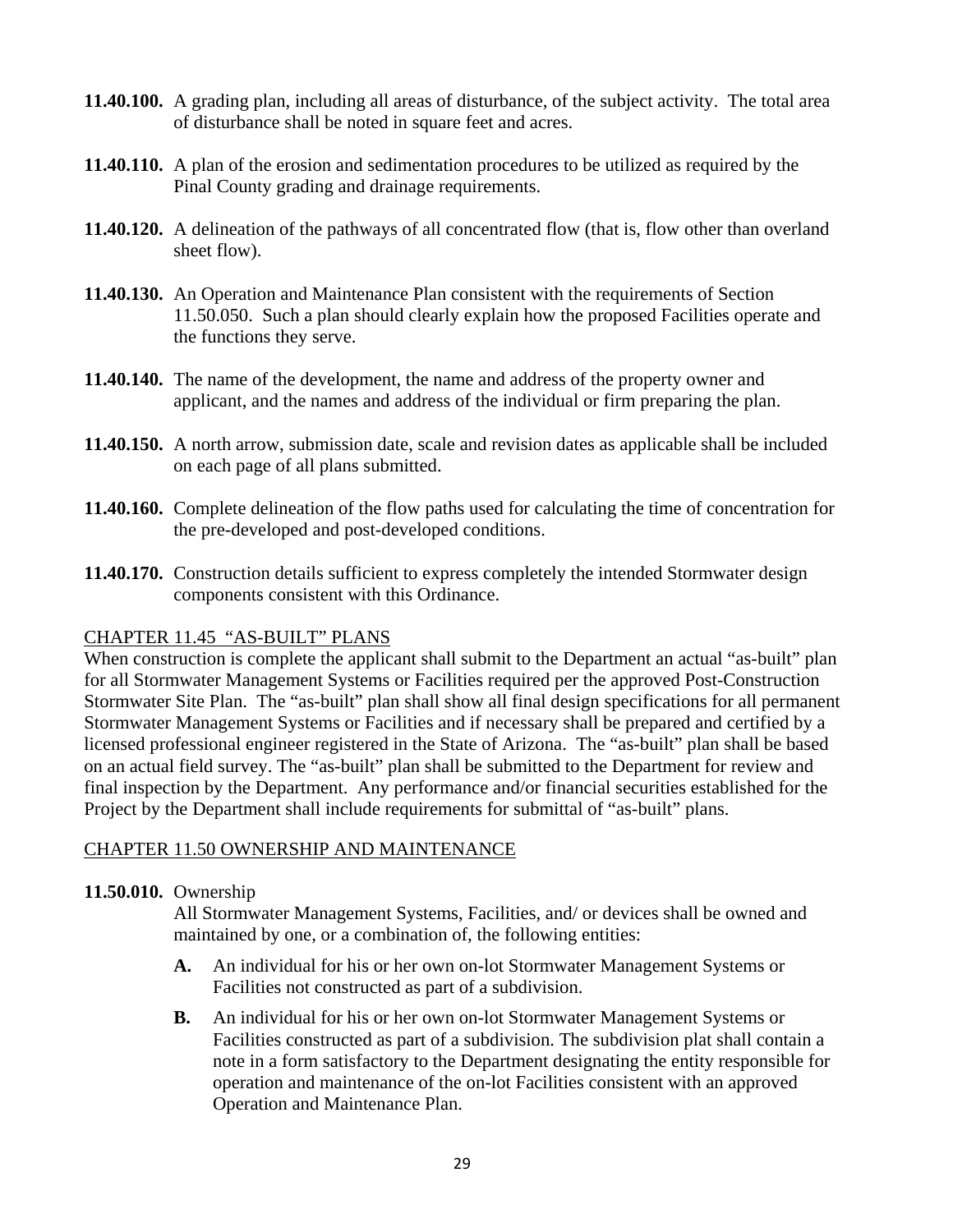**C.** An entity that owns or has a perpetual right to access the land on which common Stormwater Management Systems, Facilities, and/or devices are located. (This type of Ownership applies to subdivisions and condominium plats. The entity would typically be a property owners' association.) The subdivision or condominium plat shall contain a note in a form satisfactory to the Department designating the entity responsible for operation and maintenance of the common Stormwater Management Systems, Facilities and devices consistent with an approved Operation and Maintenance Plan. Stormwater Management Systems, Facilities, and/or devices or the ownership of the land on which they are located may not be deeded or dedicated to the County or the Pinal County Flood Control District.

#### **11.50.020.** Requirements for Covenants, Codes, and Restrictions

- **A.** The subdivision plat or land development plan and plat shall contain a note in a form satisfactory to the Department granting to the Department the right, but not the duty, to enter upon the premises to repair or restore Stormwater Management Systems, Facilities, and/ or devices in the event that the responsible Person or entity fails to do so, to charge and assess the costs thereof to the owner and to enforce said charges and assessments by lien upon the property. In addition, the deed for each lot shall contain a covenant binding on the grantee and his, her, or their heirs, successors and assigns designating the Person responsible for the operation and maintenance of any on-lot Facilities.
- **B.** In addition to the above, developers of subdivisions shall record with the County Recorder a declaration of covenants, conditions, and restrictions in a form satisfactory to the Department describing the responsibility for operation and maintenance of the on-lot Stormwater Management Systems, Facilities, and/or devices, consistent with an approved Operation and Maintenance Plan, prior to the sale of any individual lots. The covenants, conditions and restriction shall run with the land and be binding upon the initial grantees of each lot within the subdivision and his, her or their heirs, administrators, successors and assigns.

#### **11.50.030.** Homeowners' or Property Owners' Association Ownership

Where a homeowners' or property owners' association is proposed to own and manage common Facilities, the subdivision or condominium plat shall contain a note in a form satisfactory to the Department designating the entity responsible for operation and maintenance of the Stormwater Management Systems and Facilities consistent with an approved Operation and Maintenance Plan and, in the event that the responsible entity fails to do so, granting to the Department the right, but not the duty, to enter upon the premises to repair or restore said systems or Facilities, to charge and assess the costs thereof to the owner of the property and to enforce said charges and assessments by lien upon the property. In addition, the developer shall record with the Pinal County Recorder a declaration of covenants in a form satisfactory to the County setting forth the rights and responsibilities of the homeowners' or property owners' association for operation and maintenance of the Stormwater Management System, Facilities, and/or devices, prior to the initial sale of individual lots or condominium units. The terms of this covenant and restriction shall run with the land and be binding upon the initial grantees of each tract or lot containing common Facilities within the subdivision, and their heirs, administrators, successors and assigns.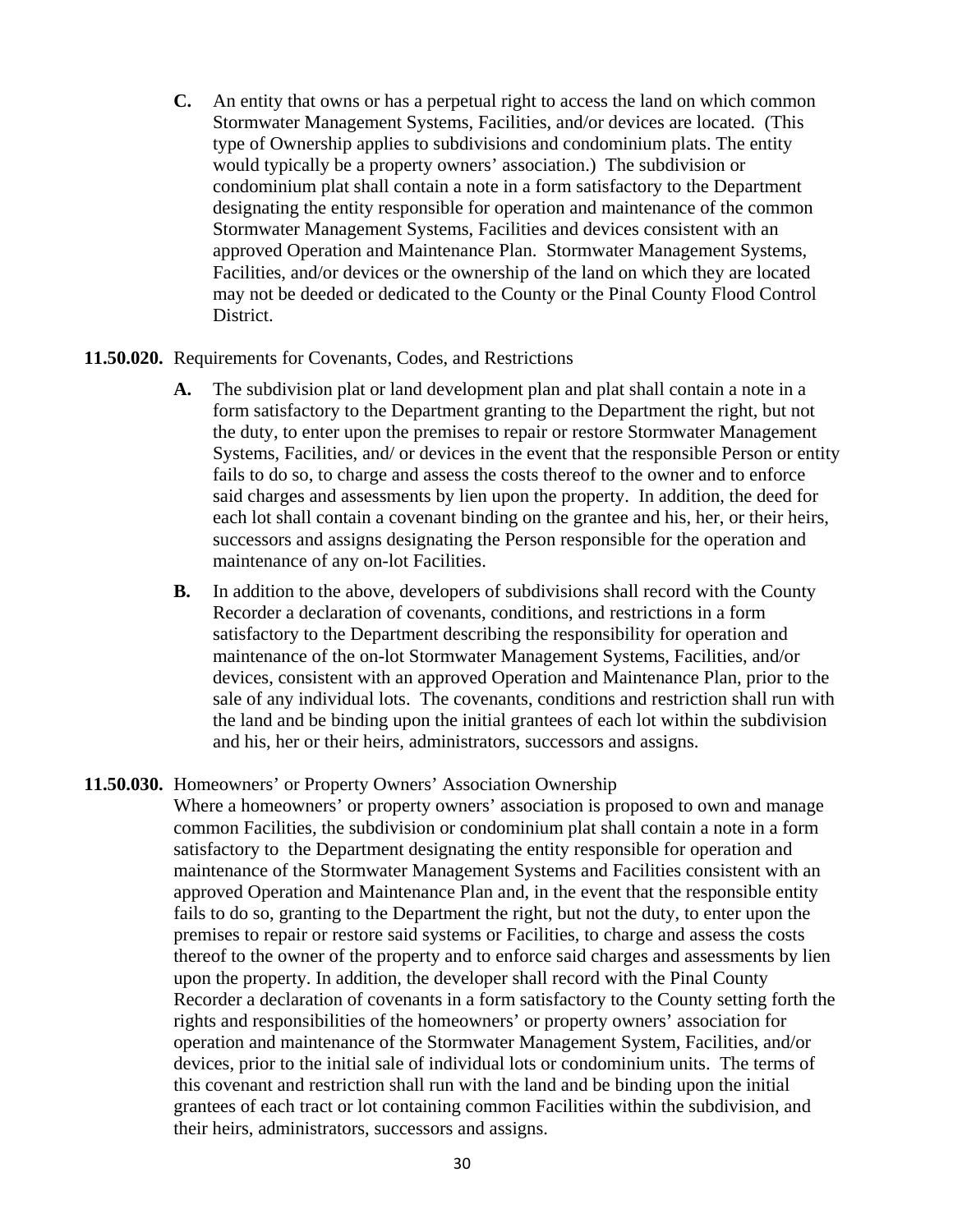#### **11.50.040.** Operation and Maintenance Plans

An Operation and Maintenance Plan shall be prepared to identify the ownership, operation and maintenance responsibilities and as-built conditions for all Stormwater Management Systems and Facilities. At a minimum, the Operation and Maintenance Plan shall include the following:

- **A.** Any obligations concerning perpetuation and/or maintenance of natural drainage or infiltration Facilities, and other Facilities identified within the Post-Construction Permit.
- **B.** A description of the permanent Stormwater structural BMPs on the site, explaining how each practice is intended to function and operate over time.
- **C.** All drainage and access easements shall be depicted and any site restrictions to be recorded against the property shall be identified on the plan. All such easements and restrictions shall be perfected to run with the land and bind the landowner and its heirs, successors, and assigns.
- **D.** The full names and addresses of each Person that owns and/or is responsible for operation and maintenance of the Stormwater Management Systems or Facilities.
- **E.** A description of the Stormwater Management Systems and Facilities, written in a clear manner, consistent with the knowledge and understanding of the intended user.
- **F.** A general description of operation and maintenance activities and responsibilities for the Stormwater Management Systems or Facilities held in common or on-lot, including but not limited to: lawn care, vegetation maintenance, clean out of accumulated debris and sediment (including from grates, trash racks, inlets, etc.), liability insurance, maintenance and repair of Stormwater Management Systems or Facilities, landscaping and planting, payment of taxes and construction of any kind associated with the use, benefit and enjoyment of the Facilities by the owners.
- **G.** A description of routine non-structural BMPs operation and maintenance actions and schedules necessary to ensure proper operation of Stormwater Management Systems or Facilities.
- **H.** A written statement by the owner giving the County assurances that no action will be taken by any lot owner to disrupt or in any way impair the effectiveness of any Stormwater Management Systems or Facilities, setting forth in deed restrictions the ability but not the duty of the Department to take corrective measures if the County determines at any time that the stipulated permanent Stormwater Management Systems or Facilities have been eliminated, altered, or improperly maintained, including the right of the Department to cause the work to be done and record a lien against the property upon which the work is conducted for all costs incurred by the County in conducting the corrective measures that were not, but should have been taken, by the lot Owner, following written notification and within a period of time set by the Director.
- **I.** An explanation of how the parties responsible for the long-term operation and maintenance of Stormwater Management Systems or Facilities shall make records of the installation and of all maintenance and repairs, and shall retain the records until the site use changes and new permits and Operation and Maintenance Plans are requested and approved. These records shall be submitted to the Department as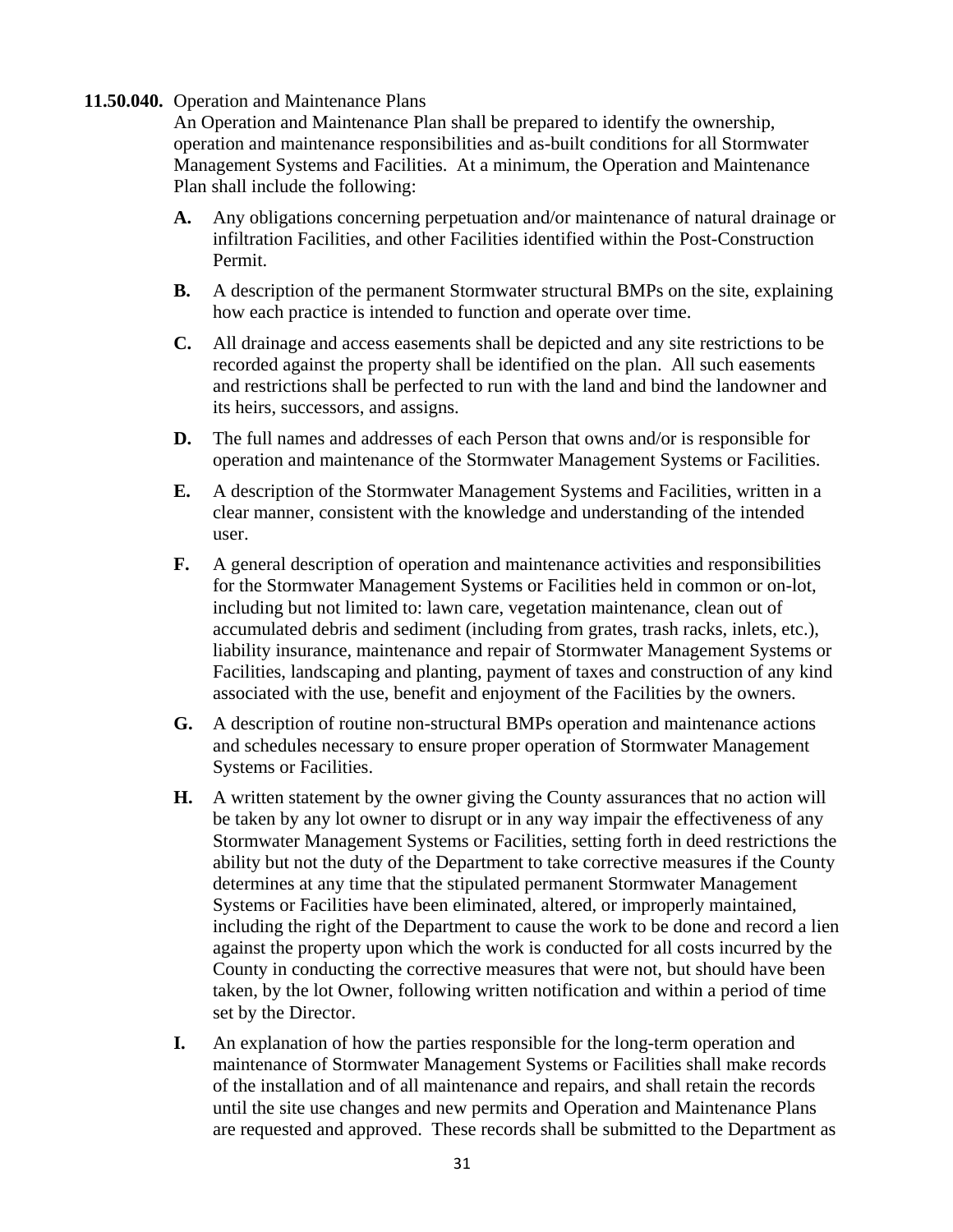established by the Operation and Maintenance Plan or if otherwise required by the Department.

**11.50.050.** Recording of Operation and Maintenance Plans

The owner of any land upon which permanent Stormwater Management Facilities and/or BMPs will be placed, constructed or implemented as described in an approved Post-Construction Permit and the Operations and Maintenance Plan, shall record the following documents with the Pinal County Recorder within fifteen (15) days of approval of the operations and maintenance plan by the County:

- **A.** The Operations and Maintenance Plan, or a summary notice thereof;
- **B.** Any necessary Operations and Maintenance Agreement(s); and
- **C.** Necessary access and/or drainage easements.

Items and/or conditions may be required to be included in any Operation and Maintenance Agreement where determined necessary by the Department to guarantee the satisfactory operation and maintenance of all permanent Stormwater Management Systems, Facilities, and/ or devices. The Agreement shall be subject to the review and approval of the Department.

#### CHAPTER 11.55 DRAINAGE PROVISIONS AND FLOOD CONTROL REGULATIONS

- **11.55.010.** Provisions for on-site Stormwater retention/drainage and off-site Stormwater drainage both entering and leaving the property may be required by the Pinal County Community Development Department and the Pinal County Flood Control District. This Stormwater Ordinance and all amendments hereto shall be consistent with and subject to the regulations and provisions of the Drainage Regulation for Pinal County and the Floodplain Regulations adopted by the Pinal County Flood Control District.
- **11.55.020.** Erosion control measures should be in conformance with BMPs identified by EPA, ADEQ, Pinal County Drainage Manual, or a locally approved method.
- **11.55.030.** Stormwater pollution prevention is to be addressed through the use of BMPs to the maximum extent practicable to comply with federal, state, county or local regulations or ordinances.
- **11.55.040.** The Pinal County Flood Control District has established a minimum level of control for new development discharging into District owned or operated structures. This minimum standard is "First Flush" and consists of retaining or treating the first 0.5 inches of direct runoff from a storm event. Written approval in the form of a license, permit or easement to drain into Flood Control District owned structures is required.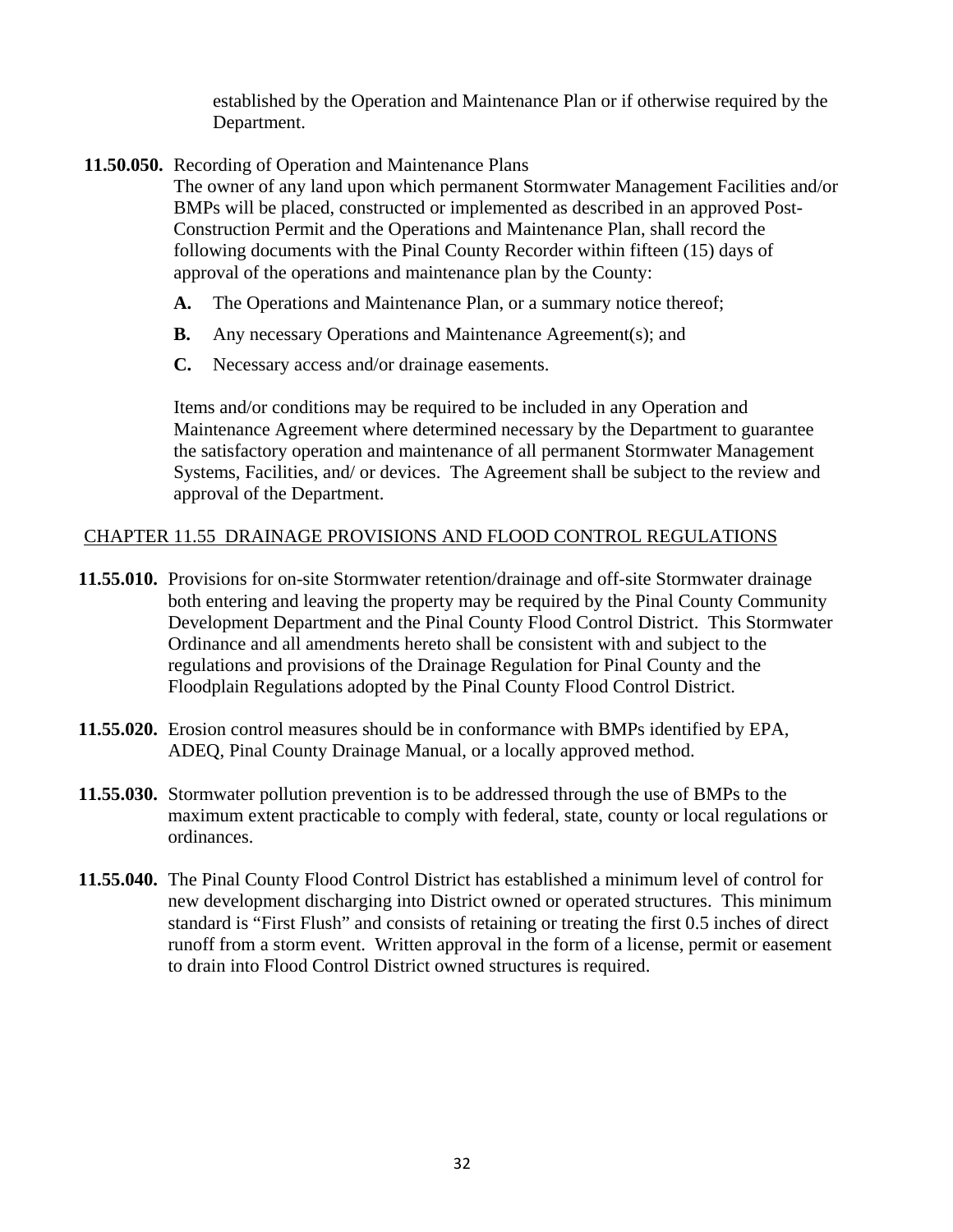# **TITLE 12: FEES**

In accordance with A.R.S. § 11-251.08 the Pinal County Board of Supervisors, through the adoption of the Ordinance shall establish a fee schedule by separate resolution to cover the expense for regulating, enforcing and assuring compliance with the Ordinance.

#### CHAPTER 12.05 REVISION OF FEES

The Pinal County Board of Supervisors shall revise the fee schedule as needed to keep current with rising expenses to perform reviews and inspection services. The adoption or revision of the fee schedule shall not affect any change in the Ordinance.